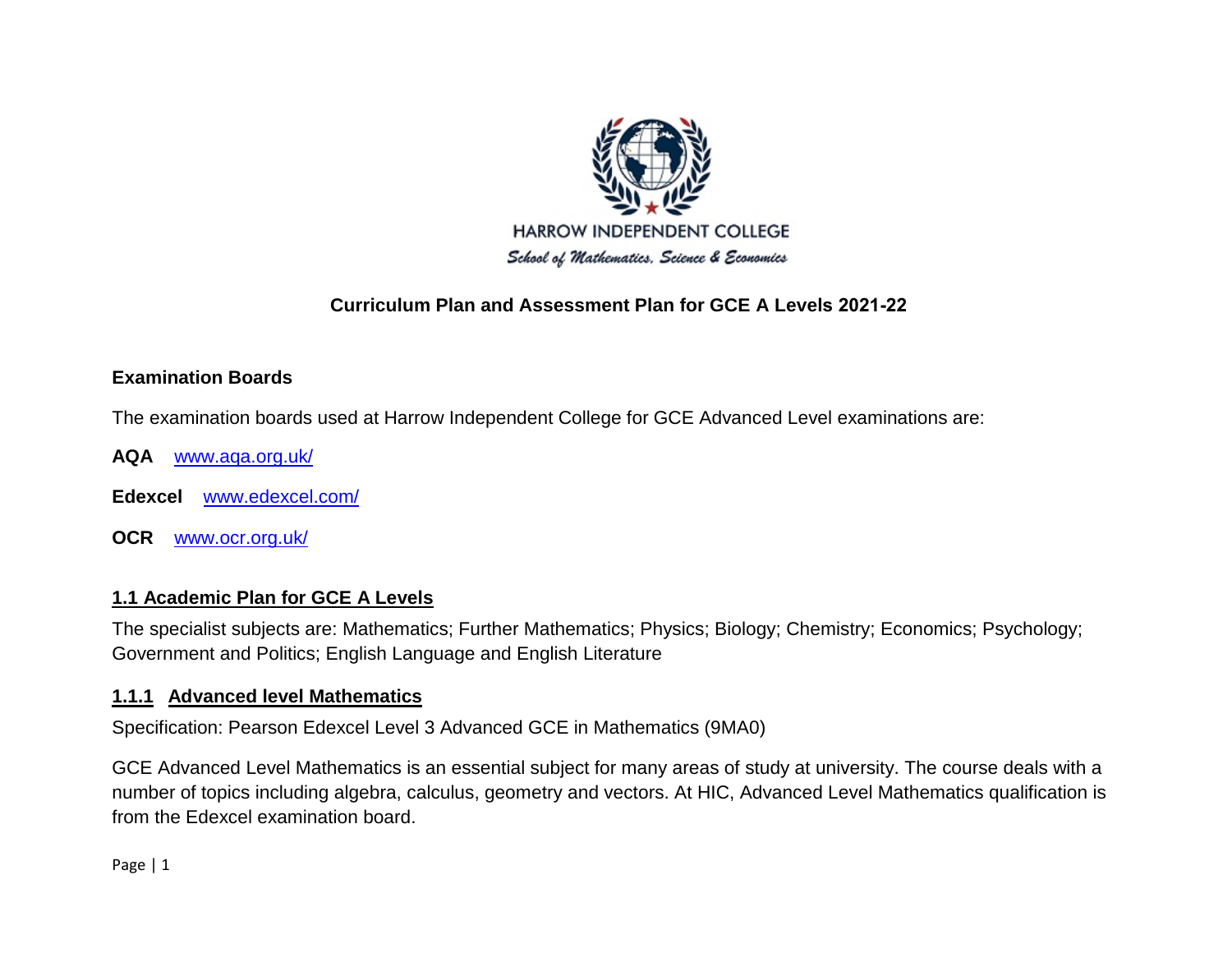The 'A' level Mathematics course is generally a two-year programme although it can be completed in one year as an intensive programme. Most university degrees welcome this 'A' level as part of a prospective student's entry qualifications.

At HIC special individual attention is given to every student, with each being given an Individual Learning Plan (ILP). Through rigorous teaching and learning classroom activities, students are able to improve their responses to exam style questions. Assessments, which take various forms, are used to track the progress of each student.

During the course, students are actively encouraged in applying for undergraduate courses in engineering, science, economics and technology. In addition to excellent teaching, HIC students will receive adequate support and guidance to ensure they fulfill their maximum potential in their studies. HIC will provide guidance in selecting and applying to the most appropriate and realistic university course.

At HIC there is an opportunity to enter into Maths challenge competitions and to become a student subject leader of mathematics.

#### **Content and assessment overview**

The Pearson Edexcel Level 3 Advanced GCE in Mathematics consists of three externally-examined papers. Students must complete all assessment in May/June in any single year.

Paper 1: Pure Mathematics 1 (\*Paper code: 9MA0/01)

Paper 2: Pure Mathematics 2 (\*Paper code: 9MA0/02)

## **Each paper is:**

- 2-hour written examination
- 33.33% of the qualification
- 100 marks

## **Content overview**

Page | 2  $\bullet$  Topic 1 – Proof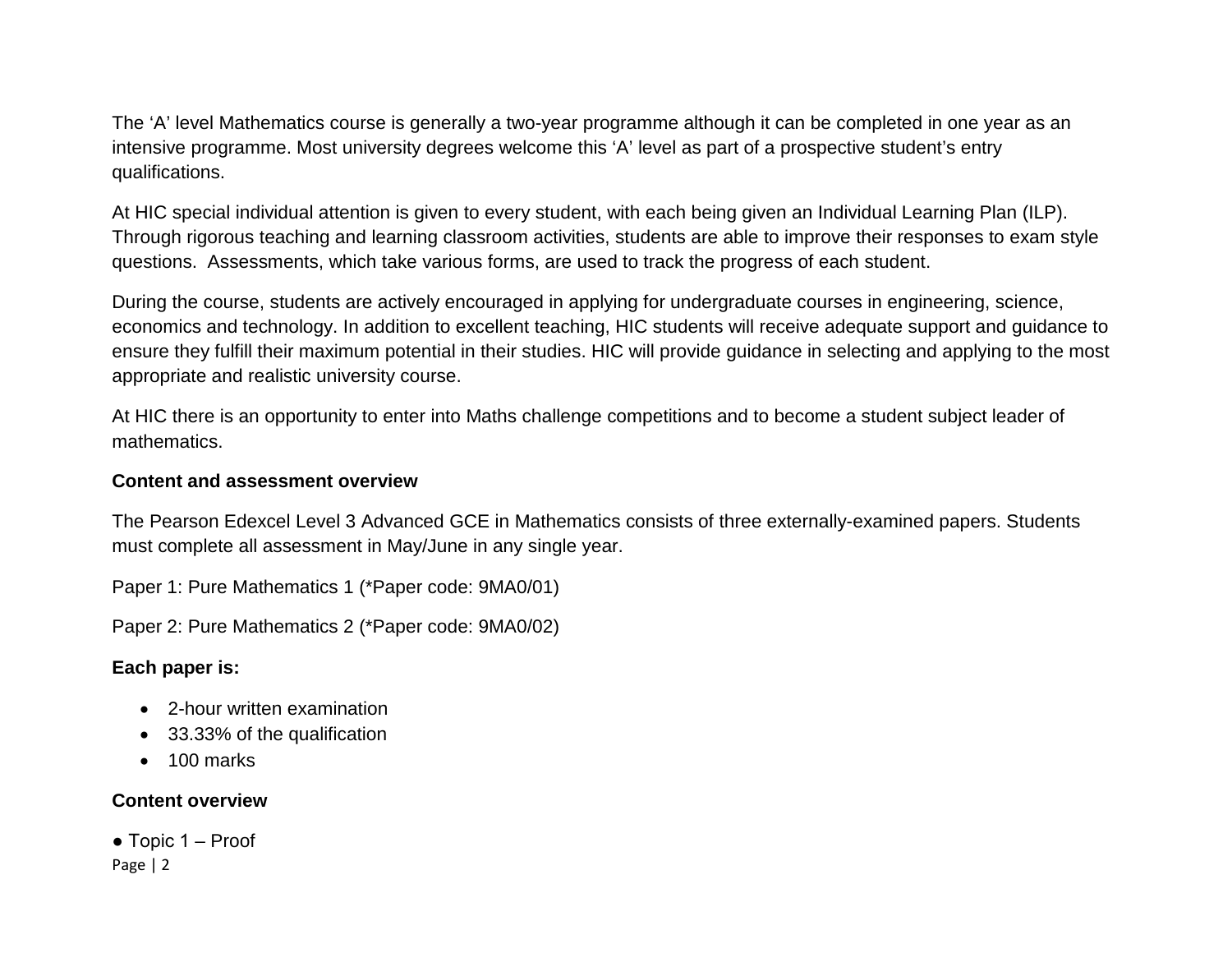- $\bullet$  Topic 2 Algebra and functions
- Topic  $3$  Coordinate geometry in the  $(x, y)$  plane
- $\bullet$  Topic 4 Sequences and series
- $\bullet$  Topic 5 Trigonometry
- $\bullet$  Topic 6 Exponentials and logarithms
- $\bullet$  Topic 7 Differentiation
- $\bullet$  Topic 8 Integration
- $\bullet$  Topic 9 Numerical methods
- $\bullet$  Topic 10 Vectors

#### **Assessment overview**

- Paper 1 and Paper 2 may contain questions on any topics from the Pure Mathematics content.
- Students must answer all questions.
- Calculators can be used in the assessment.

Paper 3: Statistics and Mechanics (\*Paper code: 9MA0/03)

- 2-hour written examination
- 33.33% of the qualification
- 100 marks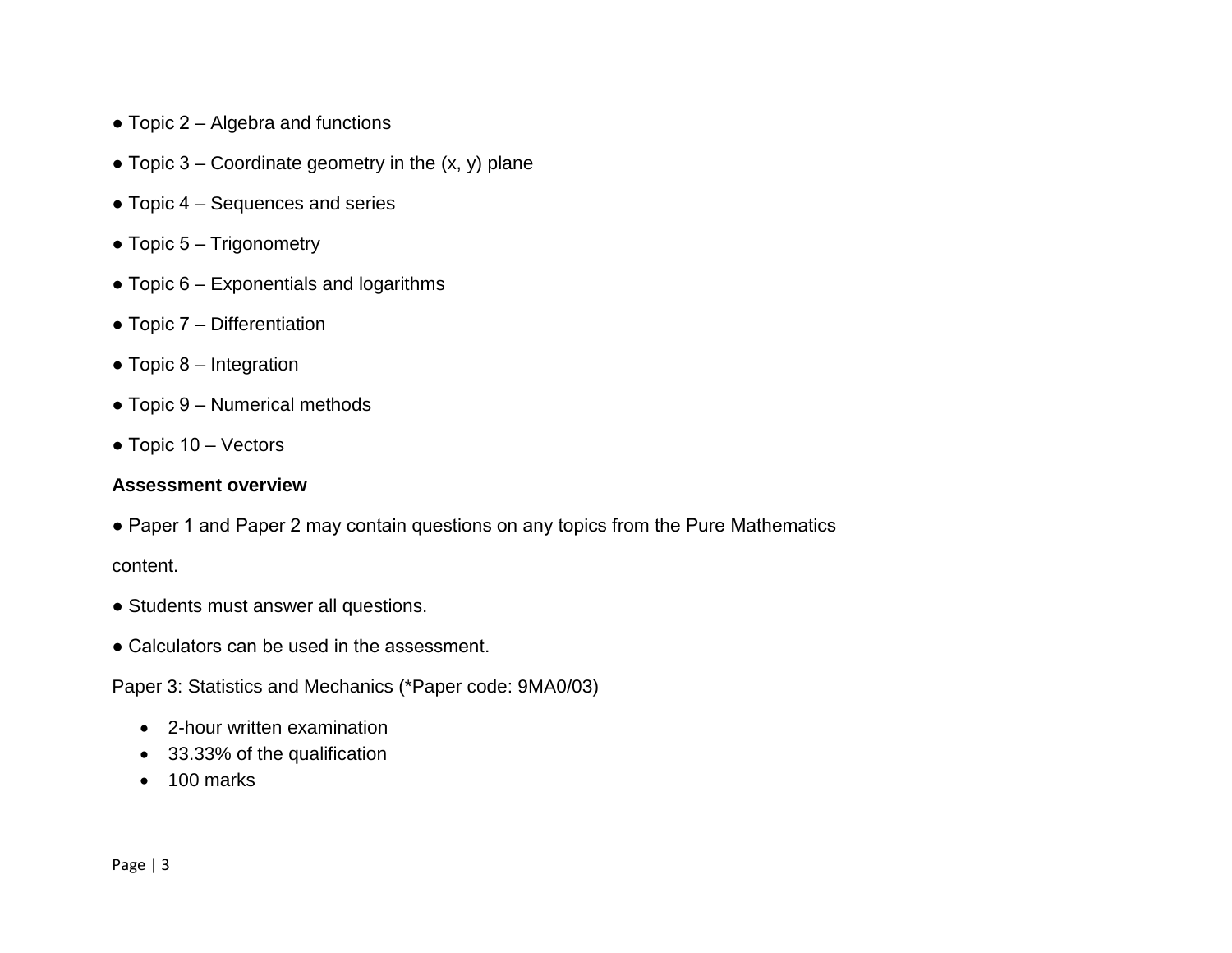#### **Content overview**

Section A: Statistics

- $\bullet$  Topic 1 Statistical sampling
- $\bullet$  Topic 2 Data presentation and interpretation
- $\bullet$  Topic 3 Probability
- $\bullet$  Topic 4 Statistical distributions
- $\bullet$  Topic 5 Statistical hypothesis testing

## Section B: Mechanics

- $\bullet$  Topic 6 Quantities and units in mechanics
- $\bullet$  Topic 7 Kinematics
- $\bullet$  Topic 8 Forces and Newton's laws
- $\bullet$  Topic 9 Moments

## **Assessment overview**

● Paper 3 will contain questions on topics from the Statistics content in Section A and

Mechanics content in Section B.

- Students must answer all questions.
- Calculators can be used in the assessment.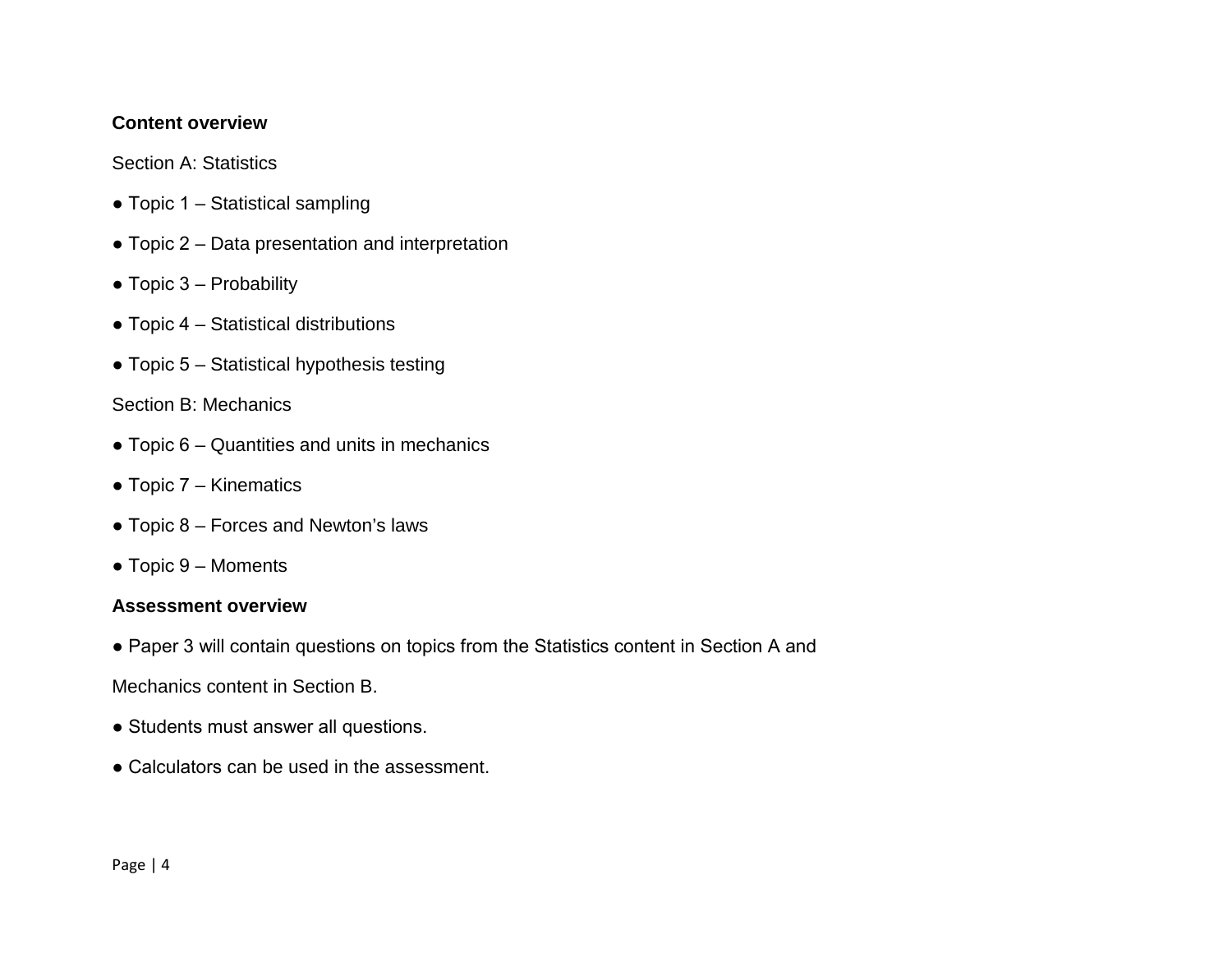## **Qualification aims and objectives**

The aims and objectives of this qualification are to enable students to:

● understand mathematics and mathematical processes in a way that promotes confidence, fosters enjoyment and provides a strong foundation for progress to further study

• extend their range of mathematical skills and techniques

● understand coherence and progression in mathematics and how different areas of mathematics are connected

● apply mathematics in other fields of study and be aware of the relevance of mathematics to the world of work and to situations in society in general

• use their mathematical knowledge to make logical and reasoned decisions in solving problems both within pure mathematics and in a variety of contexts, and communicate the mathematical rationale for these decisions clearly

- reason logically and recognise incorrect reasoning
- generalise mathematically
- construct mathematical proofs

● use their mathematical skills and techniques to solve challenging problems that require them to decide on the solution strategy

● recognise when mathematics can be used to analyse and solve a problem in context

● represent situations mathematically and understand the relationship between problems in context and mathematical models that may be applied to solve them

Page | 5 ● draw diagrams and sketch graphs to help explore mathematical situations and interpret solutions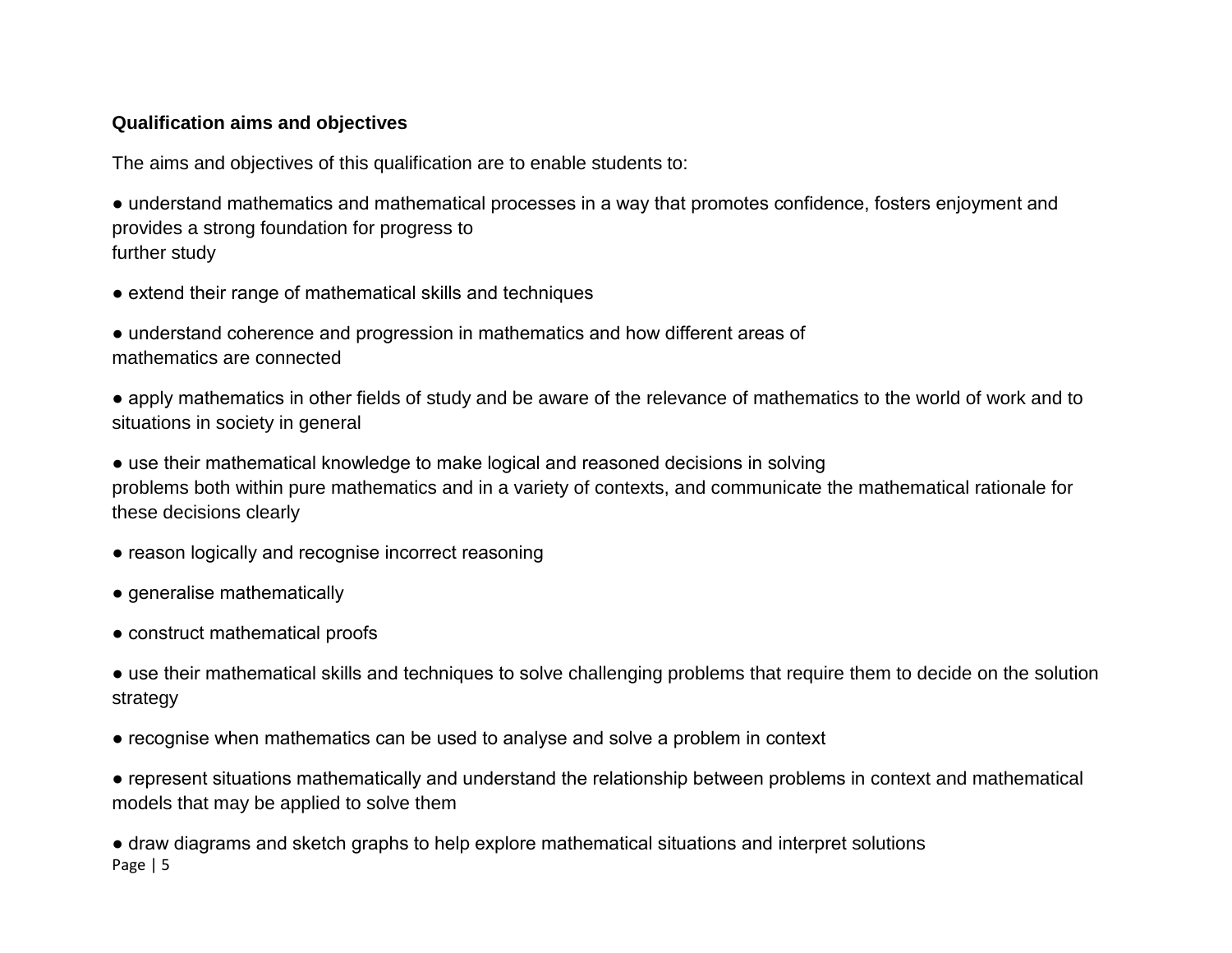- make deductions and inferences and draw conclusions by using mathematical reasoning
- interpret solutions and communicate their interpretation effectively in the context of the problem
- read and comprehend mathematical arguments, including justifications of methods and formulae, and communicate their understanding
- read and comprehend articles concerning applications of mathematics and communicate their understanding
- use technology such as calculators and computers effectively and recognise when their use may be inappropriate
- take increasing responsibility for their own learning and the evaluation of their own mathematical development.

#### **Assessment Objectives**

| <b>Students must:</b>              |                                                                                                                                                                                                                                                                                                                                                                                                                                                                                                                                                                                                                                                     | % in GCE                          |
|------------------------------------|-----------------------------------------------------------------------------------------------------------------------------------------------------------------------------------------------------------------------------------------------------------------------------------------------------------------------------------------------------------------------------------------------------------------------------------------------------------------------------------------------------------------------------------------------------------------------------------------------------------------------------------------------------|-----------------------------------|
| AO <sub>1</sub><br>AO <sub>2</sub> | Use and apply standard techniques Students should be able to:<br>• select and correctly carry out routine procedures; and •<br>accurately recall facts, terminology and definitions<br>Reason, interpret and communicate mathematically Students                                                                                                                                                                                                                                                                                                                                                                                                    | A Level<br>$48 - 52$<br>$23 - 27$ |
|                                    | should be able to: $\bullet$ construct rigorous mathematical arguments<br>(including proofs) • make deductions and inferences • assess<br>the validity of mathematical arguments • explain their reasoning;<br>and • use mathematical language and notation correctly. Where<br>questions/tasks targeting this Assessment Objective will also<br>credit candidates for the ability to 'use and apply standard<br>techniques' (AO1) and/or to 'solve problems within mathematics<br>and in other contexts' (AO3) an appropriate proportion of the<br>marks for the question/task must be attributed to the<br>corresponding Assessment Objective(s). |                                   |
| AO <sub>3</sub>                    | Solve problems within mathematics and in other contexts<br>Students should be able to: • translate problems in                                                                                                                                                                                                                                                                                                                                                                                                                                                                                                                                      | $23 - 27$                         |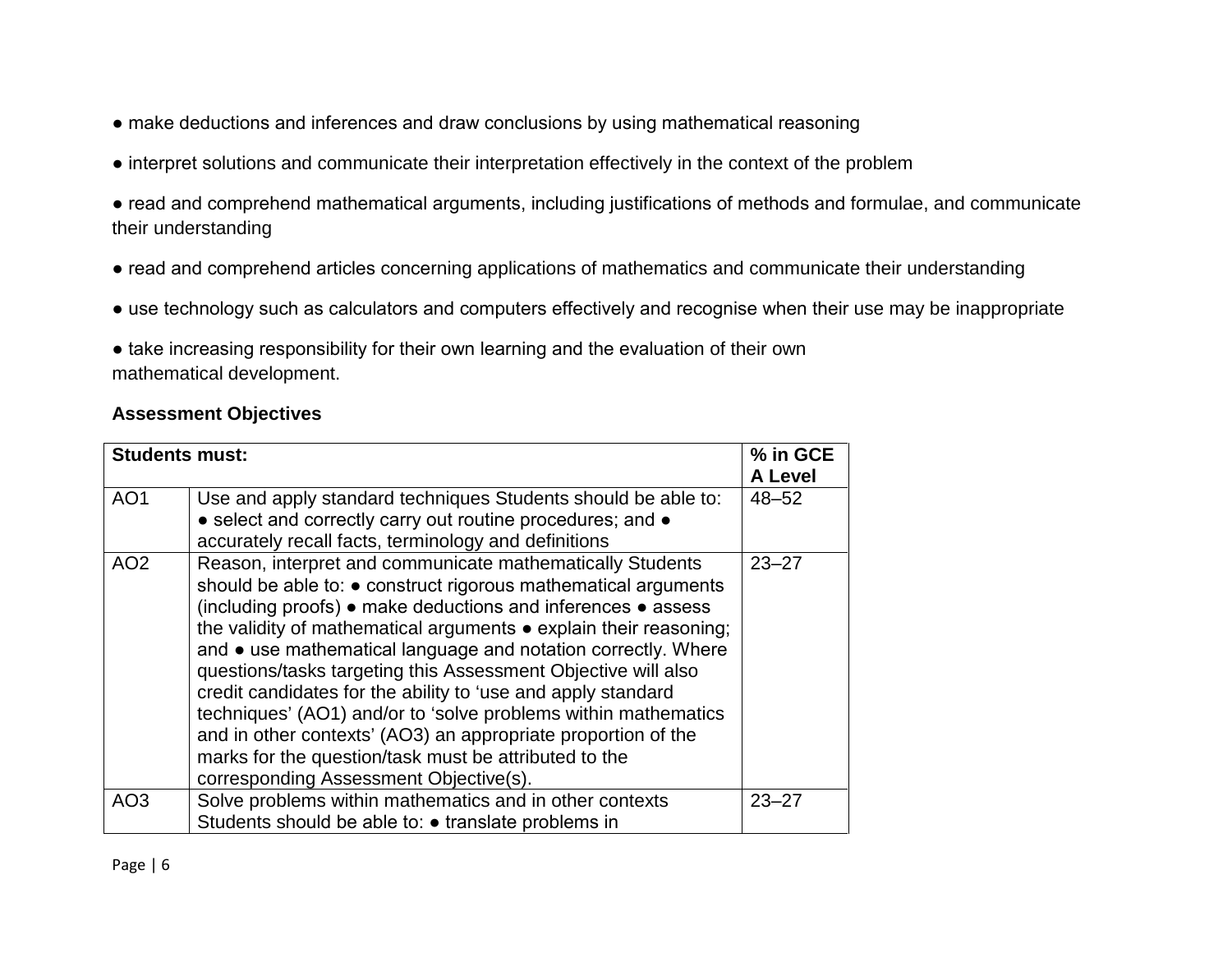| mathematical and non-mathematical contexts into mathematical<br>processes • interpret solutions to problems in their original<br>context, and, where appropriate, evaluate their accuracy and<br>limitations • translate situations in context into mathematical<br>models • use mathematical models; and • evaluate the<br>outcomes of modelling in context, recognise the limitations of<br>models and, where appropriate, explain how to refine them.<br>Where questions/tasks targeting this Assessment Objective will<br>also credit candidates for the ability to 'use and apply standard<br>techniques' (AO1) and/or to 'reason, interpret and communicate<br>mathematically' (AO2) an appropriate proportion of the marks for<br>the question/task must be attributed to the corresponding<br>Assessment Objective(s). |      |
|--------------------------------------------------------------------------------------------------------------------------------------------------------------------------------------------------------------------------------------------------------------------------------------------------------------------------------------------------------------------------------------------------------------------------------------------------------------------------------------------------------------------------------------------------------------------------------------------------------------------------------------------------------------------------------------------------------------------------------------------------------------------------------------------------------------------------------|------|
| Total                                                                                                                                                                                                                                                                                                                                                                                                                                                                                                                                                                                                                                                                                                                                                                                                                          | 100% |

# **Breakdown of Assessment Objectives**

| Paper                                          |                    | <b>Assessment Objectives</b> | <b>Total for all Assessment</b> |                   |
|------------------------------------------------|--------------------|------------------------------|---------------------------------|-------------------|
|                                                | AO1 %              | AO2 %                        | AO3 %                           | <b>Objectives</b> |
| Paper 1: Pure<br>Mathematics 1                 | $16.00 -$<br>17.33 | $9.33 - 10.67$               | $6.00 - 7.33$                   | 33.33%            |
| Paper 2: Pure<br>Mathematics 2                 | $16.00 -$<br>17.33 | $9.33 - 10.67$               | $6.00 - 7.33$                   | 33.33%            |
| Paper 3:<br>Statistics and<br><b>Mechanics</b> | $16.00 -$<br>17.33 | $5.67 - 7.00$                | $9.67 - 11.00$                  | 33.33%            |
| <b>Total for GCE</b><br>A Level                | 48-52              | $23 - 27$                    | $23 - 27$                       | 100%              |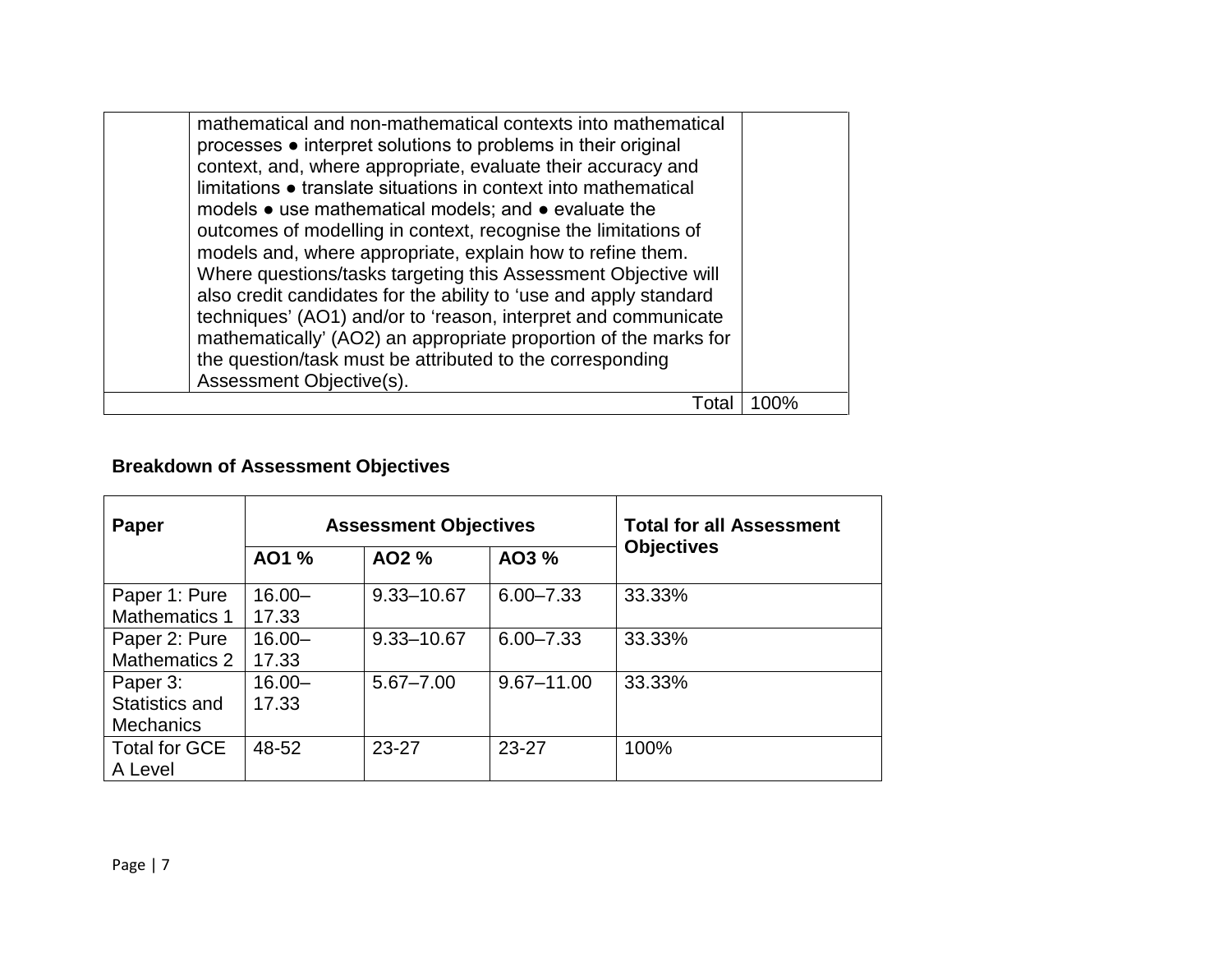# **1.1.2 Advanced level Further Mathematics**

Specification: Pearson Edexcel Level 3 Advanced GCE in Further Mathematics (9FM0)

The GCE Advanced Level Further Mathematics involves many of the topics of A Level Mathematics (e.g. algebra, calculus, matrices, geometry and vectors) only to a greater depth. At HIC, Advanced Level Further Mathematics qualification is from the Edexcel examination board.

Degree courses in various engineering disciplines such as electrical, electronics, mechanical and civil often insist students have passed 'A' level Further Mathematics. Other courses, such as some in Computer engineering, also require the deeper level that Further Mathematics provides. Furthermore there are a growing number of courses in economics and mathematics (e.g. Econometrics, Actuarial Science) where knowledge of Further Mathematics is essential.

Students can study Mathematics and Further Mathematics in parallel. The 'A' level Further Mathematics course is generally a two-year programme although it can be completed in one year as an intensive programme. Most university degrees within technology and engineering, welcome this 'A' level as part of a prospective student's entry qualifications.

At HIC special individual attention is given to every student, with each being given an Individual Learning Plan (ILP). Through rigorous teaching and learning classroom activities, students are able to improve their responses to exam style questions. Assessments, which take various forms, are used to track the progress of each student.

During the course, students are actively encouraged in applying for undergraduate courses in engineering, science, economics and technology. In addition to excellent teaching, HIC students will receive adequate support and guidance to ensure they fulfil their maximum potential in their studies. HIC will provide guidance in selecting and applying to the most appropriate and realistic university course.

At HIC there is an opportunity to enter into Maths challenge competitions and to become a student subject leader of further mathematics.

# **Content and assessment overview**

This Pearson Edexcel Level 3 Advanced GCE in Further Mathematics builds on the skills, knowledge and understanding set out in the whole GCSE subject content for mathematics and the subject content for the Pearson Edexcel Level 3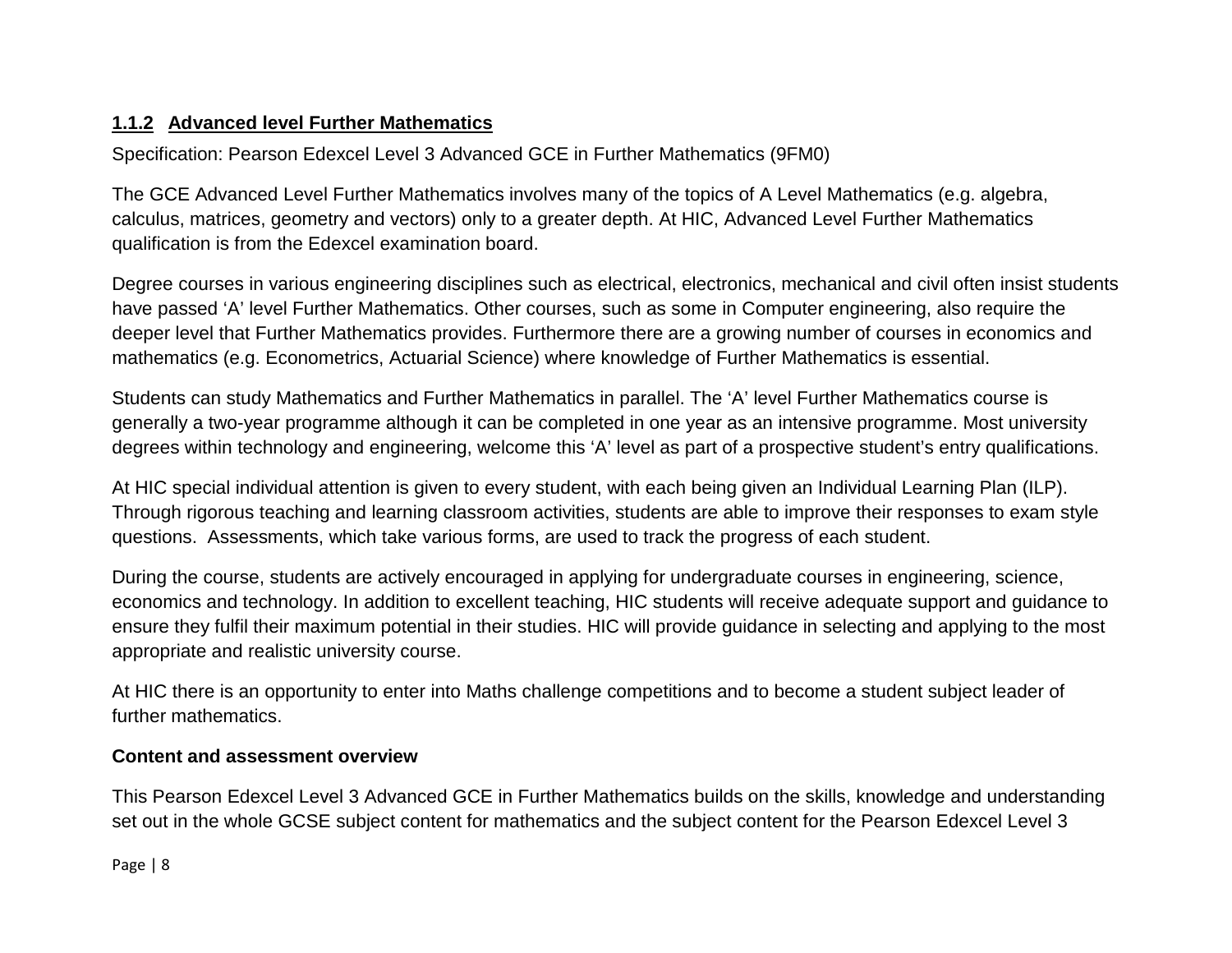Advanced Subsidiary and Advanced GCE Mathematics qualifications. Assessments will be designed to reward students for demonstrating the ability to provide responses that draw together different areas of their knowledge, skills and understanding from across the full course of study for the AS further mathematics qualification and also from across the AS Mathematics qualification. Problem solving, proof and mathematical modelling will be assessed in further mathematics in the context of the wider knowledge which students taking A level further mathematics will have studied.

The Pearson Edexcel Level 3 Advanced GCE in Further Mathematics consists of four

externally-examined papers.

Students must complete all assessments in May/June in any single year.

**Paper 1:** Core Pure Mathematics 1 (\*Paper code: 9FM0/01)

**Paper 2:** Core Pure Mathematics 2 (\*Paper code: 9FM0/02)

## **Each paper is:**

- 1 hour and 30 minutes written examination
- 25% of the qualification
- 75 marks

## **Content overview**

Proof, Complex numbers, Matrices, Further algebra and functions, Further calculus, Further vectors, Polar coordinates, Hyperbolic functions, Differential equations

## **Assessment overview**

• Paper 1 and Paper 2 may contain questions on any topics from the Pure Mathematics content.

- Students must answer all questions.
- Calculators can be used in the assessment.

**Paper 3:** Further Mathematics Option 1 (\*Paper codes: 9FM0/3A-3D)

- Written examination: 1 hour and 30 minutes
- 25% of the qualification
- 75 marks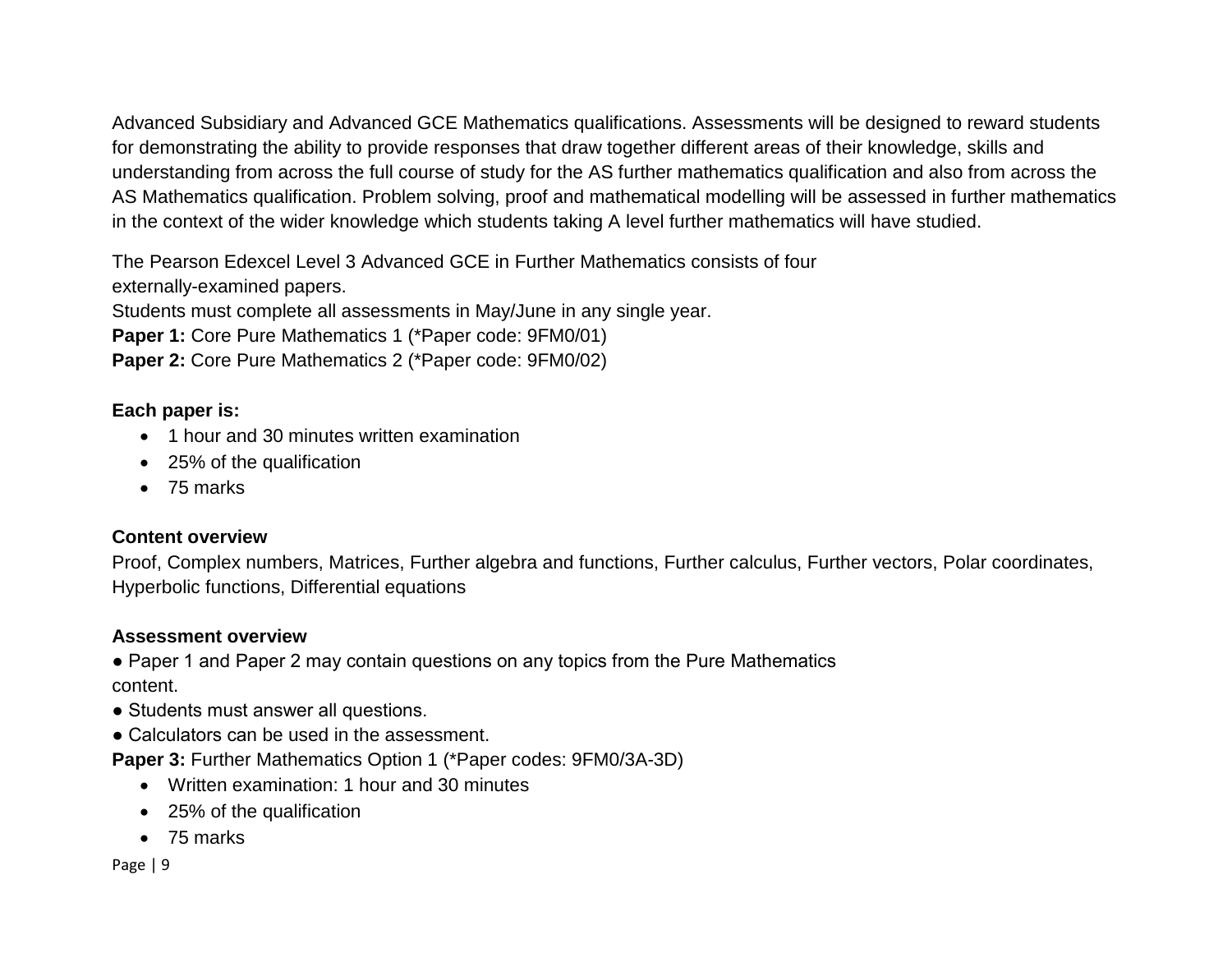#### **Content overview**

Students take one of the following four options:

- A: Further Pure Mathematics 1
- B: Further Statistics 1
- C: Further Mechanics 1
- D: Decision Mathematics 1

# **Assessment overview**

- Students must answer all questions.
- Calculators can be used in the assessment.

**Paper 4:** Further Mathematics Option 2 (\*Paper codes: 9FM0/4A-4G)

- Written examination: 1 hour and 30 minutes
- 25% of the qualification
- 75 marks

# **Content overview**

Students take one of the following seven options:

- A: Further Pure Mathematics 2
- B: Further Statistics 1
- C: Further Mechanics 1
- D: Decision Mathematics 1
- E: Further Statistics 2
- F: Further Mechanics 2
- G: Decision Mathematics 2

# **Assessment overview**

- Students must answer all questions.
- Page | 10 • Calculators can be used in the assessment.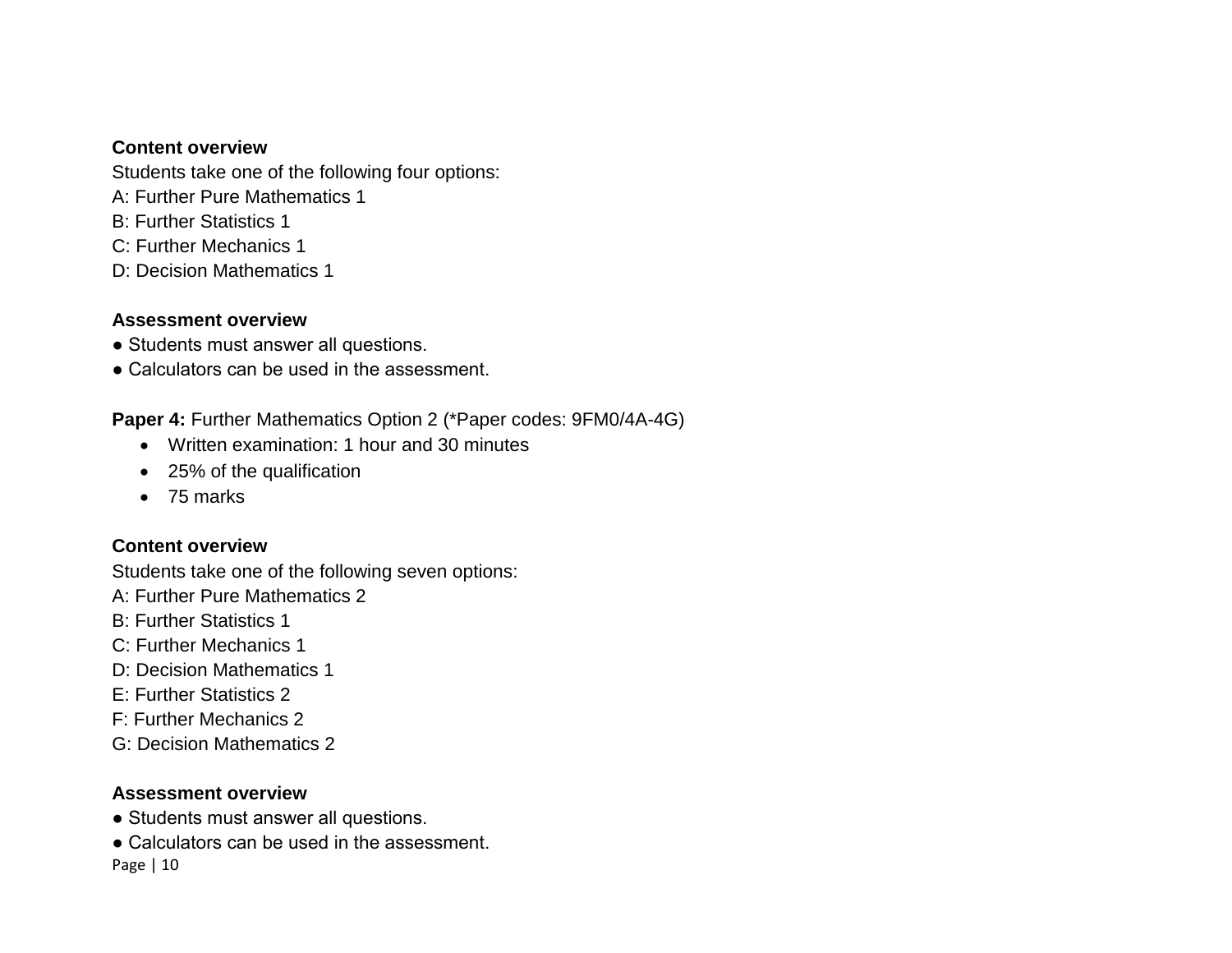# **Qualification aims and objectives**

The aims and objectives of this qualification are to enable students to:

- understand mathematics and mathematical processes in ways that promote confidence, foster enjoyment and provide a strong foundation for progress to further study
- extend their range of mathematical skills and techniques
- understand coherence and progression in mathematics and how different areas of

mathematics are connected

● apply mathematics in other fields of study and be aware of the relevance of mathematics to the world of work and to situations in society in general

• use their mathematical knowledge to make logical and reasoned decisions in solving

problems both within pure mathematics and in a variety of contexts, and communicate the mathematical rationale for these decisions clearly

- reason logically and recognise incorrect reasoning
- generalise mathematically
- construct mathematical proofs
- use their mathematical skills and techniques to solve challenging problems which require them to decide on the solution strategy
- recognise when mathematics can be used to analyse and solve a problem in context
- represent situations mathematically and understand the relationship between problems in context and mathematical models that may be applied to solve them
- draw diagrams and sketch graphs to help explore mathematical situations and interpret solutions
- make deductions and inferences and draw conclusions by using mathematical reasoning
- interpret solutions and communicate their interpretation effectively in the context of the problem
- read and comprehend mathematical arguments, including justifications of methods and formulae, and communicate their understanding
- read and comprehend articles concerning applications of mathematics and communicate their understanding
- use technology such as calculators and computers effectively, and recognise when such use may be inappropriate
- take increasing responsibility for their own learning and the evaluation of their own mathematical development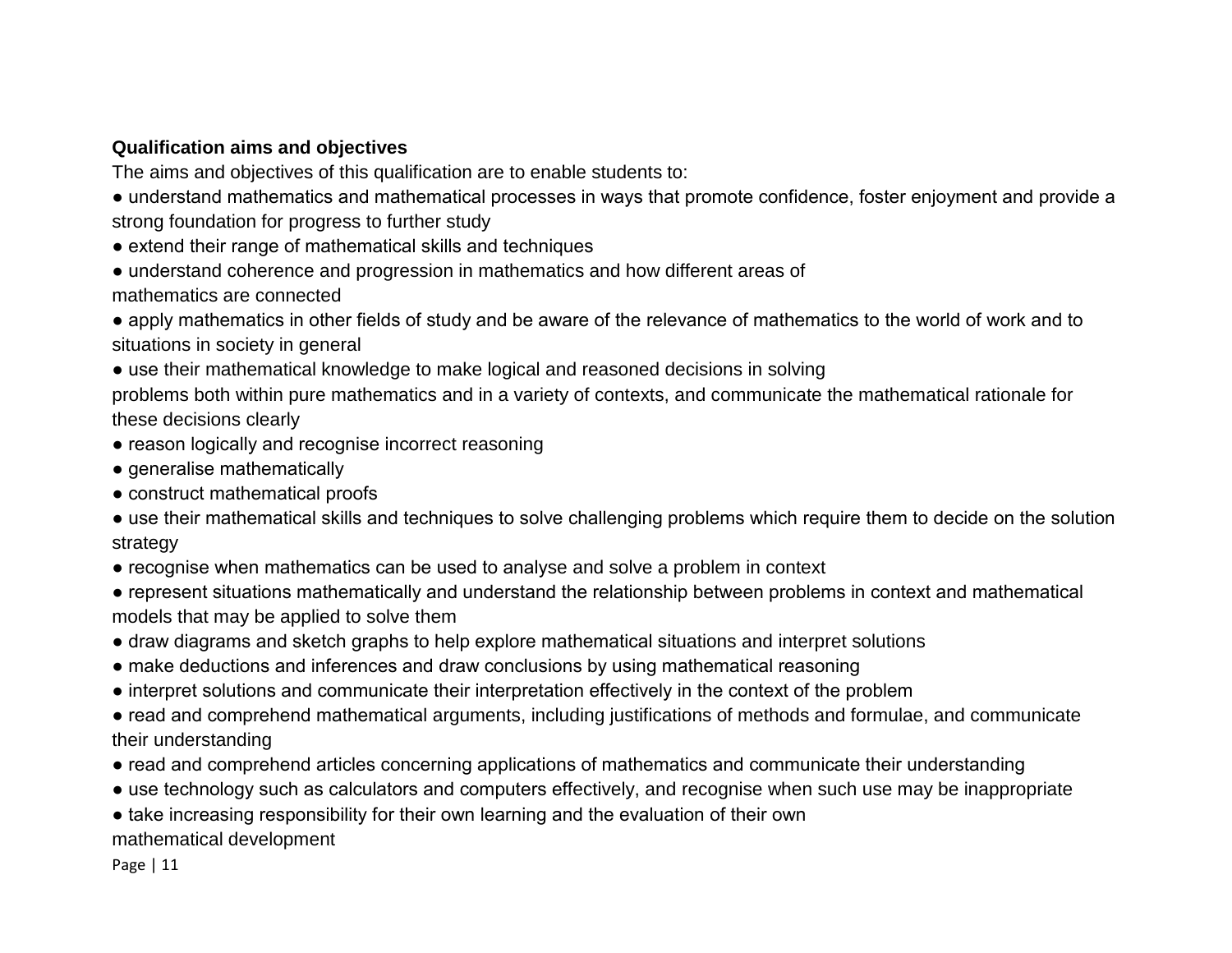# **Assessment Objectives**

| <b>Students must:</b> |                                                                   | % in GCE                    |
|-----------------------|-------------------------------------------------------------------|-----------------------------|
| AO <sub>1</sub>       | Use and apply standard techniques                                 | <b>A Level</b><br>$48 - 52$ |
|                       | Learners should be able to:                                       |                             |
|                       | • select and correctly carry out routine procedures; and          |                             |
|                       | • accurately recall facts, terminology and definitions            |                             |
| AO <sub>2</sub>       | Reason, interpret and communicate mathematically                  | At least                    |
|                       | Learners should be able to:                                       | 15%                         |
|                       | • construct rigorous mathematical arguments (including proofs);   |                             |
|                       | • make deductions and inferences;                                 |                             |
|                       | • assess the validity of mathematical arguments;                  |                             |
|                       | • explain their reasoning; and                                    |                             |
|                       | • use mathematical language and notation correctly.               |                             |
|                       | Where questions/tasks targeting this assessment objective will    |                             |
|                       | also                                                              |                             |
|                       | credit Learners for the ability to 'use and apply standard        |                             |
|                       | techniques' (AO1) and/or to 'solve problems within mathematics    |                             |
|                       | and in other contexts'                                            |                             |
|                       | (AO3) an appropriate proportion of the marks for the              |                             |
|                       | question/task                                                     |                             |
|                       | must be attributed to the corresponding assessment objective(s).  |                             |
| AO <sub>3</sub>       | Solve problems within mathematics and in other contexts           | At least                    |
|                       | Learners should be able to:                                       | 15%                         |
|                       | • translate problems in mathematical and non-mathematical         |                             |
|                       | contexts into mathematical processes;                             |                             |
|                       | • interpret solutions to problems in their original context, and, |                             |
|                       | where appropriate, evaluate their accuracy and limitations;       |                             |
|                       | • translate situations in context into mathematical models;       |                             |
|                       | • Use mathematical models; and                                    |                             |
|                       | • evaluate the outcomes of modelling in context, recognise the    |                             |
|                       | limitations of models and, where appropriate, explain how to      |                             |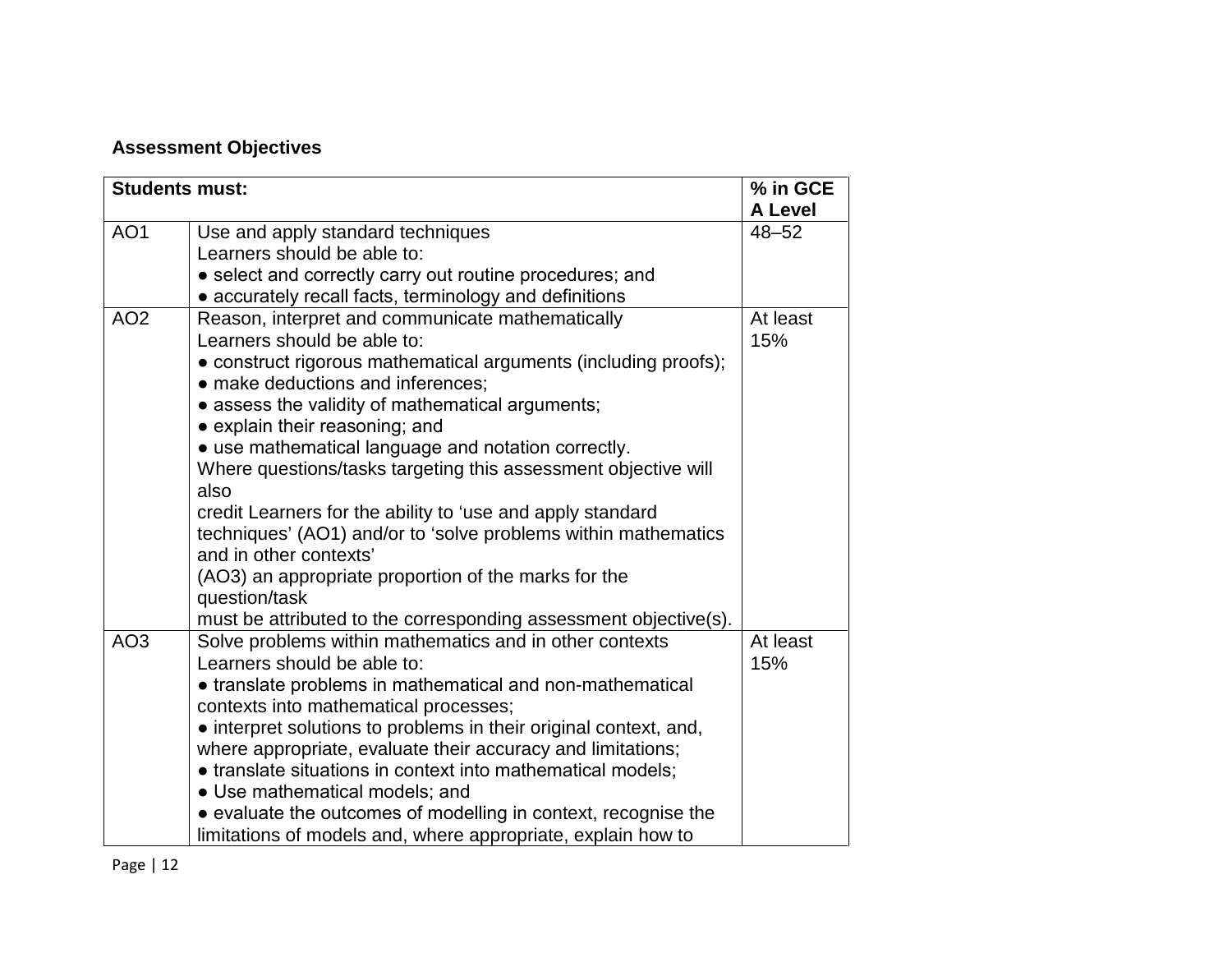| refine them. Where questions/tasks targeting this assessment<br>objective will also credit Learners for the ability to 'use and apply<br>standard techniques' (AO1) and/or to 'reason, interpret and<br>communicate mathematically' (AO2) an appropriate proportion of<br>the marks for the question/task must be attributed to the<br>corresponding assessment objective(s). |     |
|-------------------------------------------------------------------------------------------------------------------------------------------------------------------------------------------------------------------------------------------------------------------------------------------------------------------------------------------------------------------------------|-----|
| ⊺nts                                                                                                                                                                                                                                                                                                                                                                          | 00% |

# **Breakdown of Assessment Objectives**

There are ten different routes through the Advanced GCE in Further Mathematics qualification.

#### **Route A**

|                                    | <b>Assessment Objectives</b> | <b>Total for all</b><br><b>Assessment Objectives</b> |               |            |
|------------------------------------|------------------------------|------------------------------------------------------|---------------|------------|
| Paper                              | AO1 %                        | $AO2\%$                                              | AO3 %         |            |
| Paper 1 Core Pure Mathematics 1    | 11.67-13.00                  | 4.67-6.00                                            | 6.67-8.00     | $23 - 27%$ |
| Paper 2 Core Pure Mathematics 2    | 11.67-13.00                  | 5.67-7.00                                            | 5.33-6.67     | $23 - 27%$ |
| Paper 3 Further Pure Mathematics 1 | 11.67-13.00                  | 6.00-7.33                                            | 5.33-6.67     | $23 - 27%$ |
| Paper 4 Further Pure Mathematics 2 | 11.67-13.00                  | 8.33-9.67                                            | $3.00 - 4.33$ | $23 - 27%$ |
| <b>Total for GCE A Level</b>       | 48-52%                       | At least 15%                                         | At least 15%  | 100%       |

#### **Route B**

|                                 | <b>Assessment Objectives</b> | <b>Total for all</b> |           |                              |
|---------------------------------|------------------------------|----------------------|-----------|------------------------------|
| Paper                           | $AO1\%$                      | $AO2\%$              | $AO3\%$   | <b>Assessment Objectives</b> |
| Paper 1 Core Pure Mathematics 1 | 11.67-13.00                  | 4.67-6.00            | 6.67-8.00 | $23 - 27%$                   |
| Paper 2 Core Pure Mathematics 2 | 11.67-13.00                  | 5.67-7.00            | 5.33-6.67 | $23 - 27%$                   |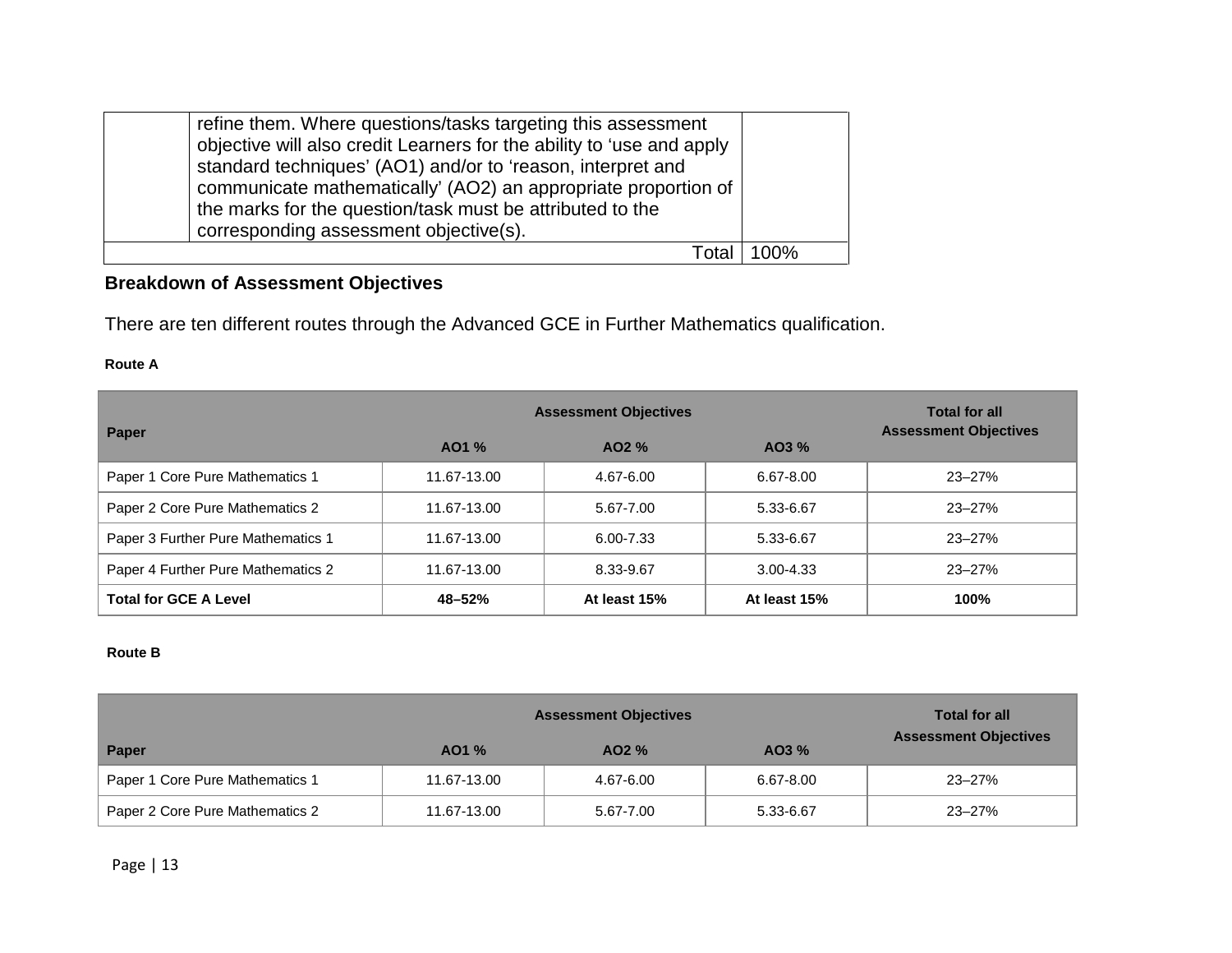| Paper 3 Further Pure Mathematics 1 | 11.67-13.00 | 6.00-7.33    | 5.33-6.67    | 23–27% |
|------------------------------------|-------------|--------------|--------------|--------|
| Paper 4 Further Statistics 1       | 11.67-13.00 | 5.00-6.33    | 6.33-7.67    | 23–27% |
| <b>Total for GCE A Level</b>       | 48-52%      | At least 15% | At least 15% | 100%   |

#### **Route C**

|                                    | <b>Assessment Objectives</b> | <b>Total for all</b><br><b>Assessment Objectives</b> |               |            |
|------------------------------------|------------------------------|------------------------------------------------------|---------------|------------|
| Paper                              | AO1 %                        | $AO2\%$                                              | $AO3\%$       |            |
| Paper 1 Core Pure Mathematics 1    | 11.67-13.00                  | 4.67-6.00                                            | $6.67 - 8.00$ | $23 - 27%$ |
| Paper 2 Core Pure Mathematics 2    | 11.67-13.00                  | 5.67-7.00                                            | 5.33-6.67     | $23 - 27%$ |
| Paper 3 Further Pure Mathematics 1 | 11.67-13.00                  | 6.00-7.33                                            | 5.33-6.67     | $23 - 27%$ |
| Paper 4 Further Mechanics 1        | 11.67-13.00                  | $3.00 - 4.33$                                        | 8.67-10.00    | $23 - 27%$ |
| <b>Total for GCE A Level</b>       | 48-52%                       | At least 15%                                         | At least 15%  | 100%       |

#### **Route D**

|                                    | <b>Assessment Objectives</b> | <b>Total for all</b> |               |                              |
|------------------------------------|------------------------------|----------------------|---------------|------------------------------|
| Paper                              | $AO1\%$                      | $AO2\%$              | $AO3\%$       | <b>Assessment Objectives</b> |
| Paper 1 Core Pure Mathematics 1    | 11.67-13.00                  | 4.67-6.00            | 6.67-8.00     | $23 - 27%$                   |
| Paper 2 Core Pure Mathematics 2    | 11.67-13.00                  | 5.67-7.00            | 5.33-6.67     | $23 - 27%$                   |
| Paper 3 Further Pure Mathematics 1 | 11.67-13.00                  | 6.00-7.33            | 5.33-6.67     | $23 - 27%$                   |
| Paper 4 Decision Mathematics 1     | 11.67-13.00                  | 7.67-9.00            | $3.00 - 4.33$ | $23 - 27%$                   |
| <b>Total for GCE A Level</b>       | 48-52%                       | At least 15%         | At least 15%  | 100%                         |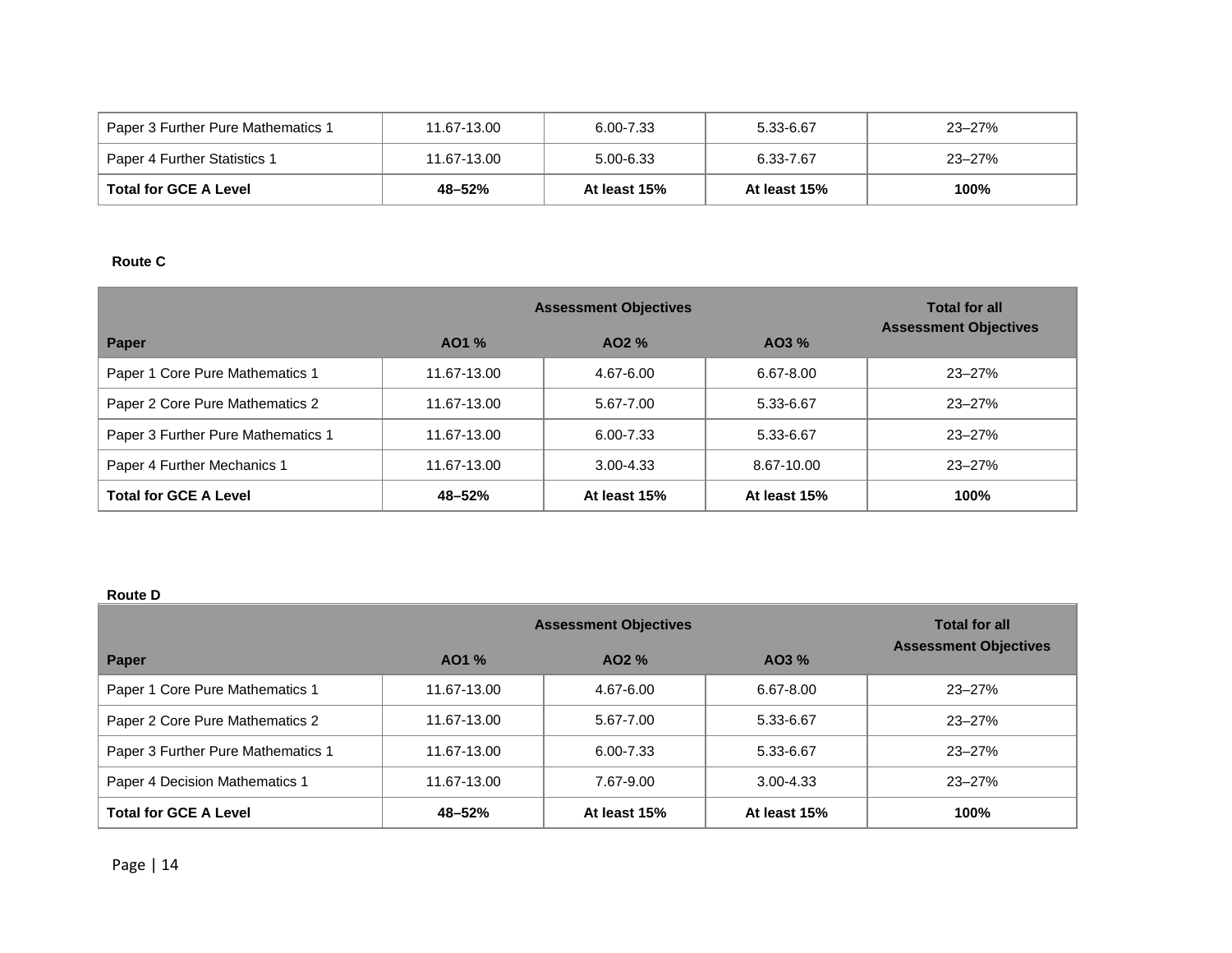#### **Route E**

|                                 | <b>Assessment Objectives</b> | <b>Total for all</b> |                |                              |
|---------------------------------|------------------------------|----------------------|----------------|------------------------------|
| Paper                           | AO1 %                        | $AO2\%$              | $AO3\%$        | <b>Assessment Objectives</b> |
| Paper 1 Core Pure Mathematics 1 | 11.67-13.00                  | 4.67-6.00            | 6.67-8.00      | $23 - 27%$                   |
| Paper 2 Core Pure Mathematics 2 | 11.67-13.00                  | 5.67-7.00            | 5.33-6.67      | $23 - 27%$                   |
| Paper 3 Further Statistics 1    | 11.67-13.00                  | 5.00-6.33            | 6.33-7.67      | $23 - 27%$                   |
| Paper 4 Further Mechanics 1     | 11.67-13.00                  | $3.00 - 4.33$        | $8.67 - 10.00$ | $23 - 27%$                   |
| <b>Total for GCE A Level</b>    | 48-52%                       | At least 15%         | At least 15%   | 100%                         |

#### **Route F**

|                                 | <b>Assessment Objectives</b> | <b>Total for all</b> |               |                              |
|---------------------------------|------------------------------|----------------------|---------------|------------------------------|
| Paper                           | $AO1\%$                      | $AO2\%$              | $AO3\%$       | <b>Assessment Objectives</b> |
| Paper 1 Core Pure Mathematics 1 | 11.67-13.00                  | 4.67-6.00            | $6.67 - 8.00$ | $23 - 27%$                   |
| Paper 2 Core Pure Mathematics 2 | 11.67-13.00                  | 5.67-7.00            | 5.33-6.67     | $23 - 27%$                   |
| Paper 3 Further Statistics 1    | 11.67-13.00                  | 5.00-6.33            | 6.33-7.67     | $23 - 27%$                   |
| Paper 4 Decision Mathematics 1  | 11.67-13.00                  | 7.67-9.00            | $3.00 - 4.33$ | $23 - 27%$                   |
| <b>Total for GCE A Level</b>    | 48-52%                       | At least 15%         | At least 15%  | 100%                         |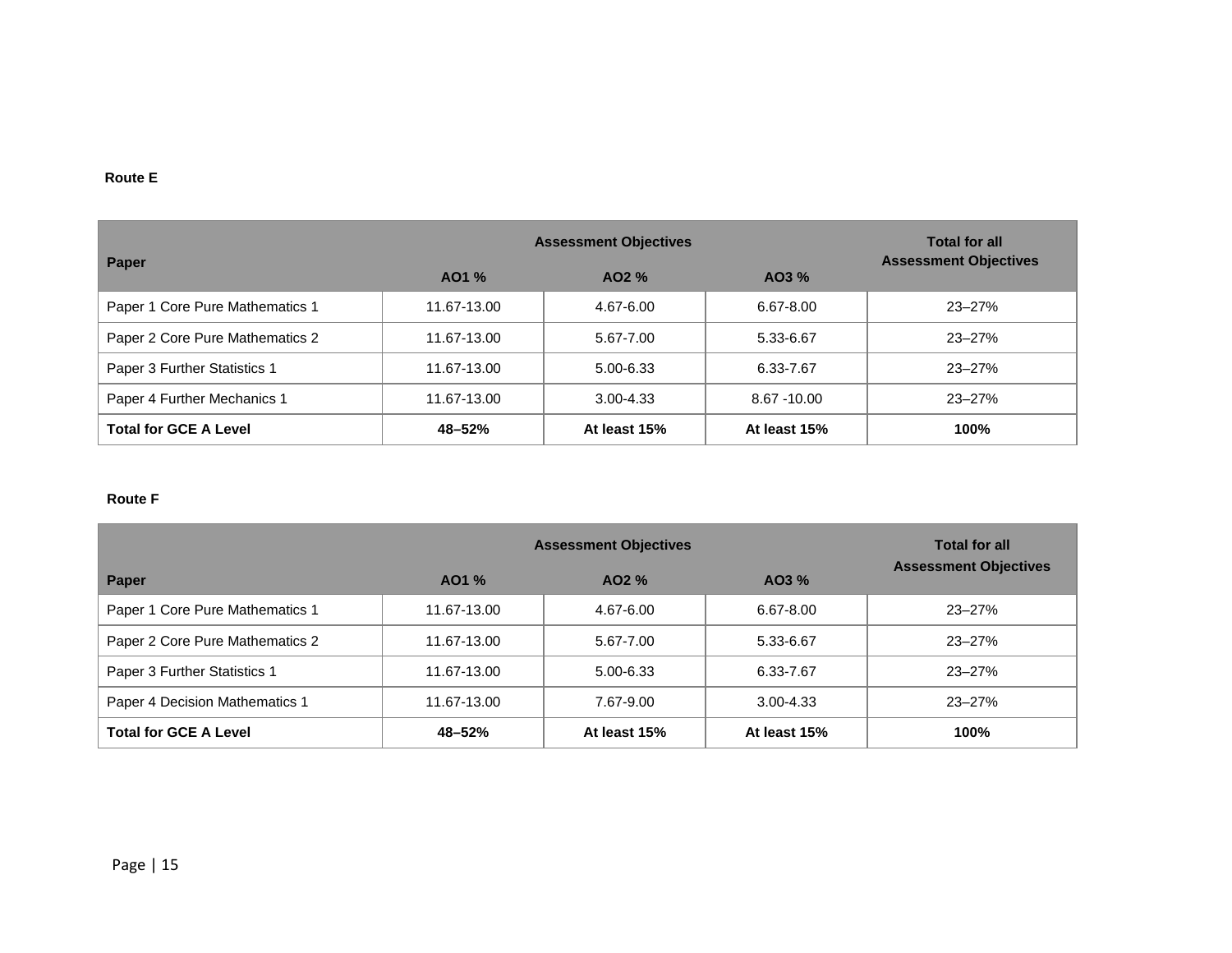#### **Route G**

|                                 | <b>Total for all</b><br><b>Assessment Objectives</b> |              |               |            |
|---------------------------------|------------------------------------------------------|--------------|---------------|------------|
| Paper                           | $AO1\%$                                              | AO2 %        | AO3 %         |            |
| Paper 1 Core Pure Mathematics 1 | 11.67-13.00                                          | 4.67-6.00    | $6.67 - 8.00$ | $23 - 27%$ |
| Paper 2 Core Pure Mathematics 2 | 11.67-13.00                                          | 5.67-7.00    | 5.33-6.67     | $23 - 27%$ |
| Paper 3 Further Statistics 1    | 11.67-13.00                                          | 5.00-6.33    | 6.33-7.67     | $23 - 27%$ |
| Paper 4 Further Statistics 2    | 11.67-13.00                                          | 7.00-8.33    | 3.67-5.00     | $23 - 27%$ |
| <b>Total for GCE A Level</b>    | 48-52%                                               | At least 15% | At least 15%  | 100%       |

#### **Route H**

|                                 | <b>Total for all</b> |               |               |                              |  |
|---------------------------------|----------------------|---------------|---------------|------------------------------|--|
| Paper                           | AO1 %                | AO2 %         | AO3 %         | <b>Assessment Objectives</b> |  |
| Paper 1 Core Pure Mathematics 1 | 11.67-13.00          | 4.67-6.00     | 6.67-8.00     | $23 - 27%$                   |  |
| Paper 2 Core Pure Mathematics 2 | 11.67-13.00          | 5.67-7.00     | 5.33-6.67     | $23 - 27%$                   |  |
| Paper 3 Further Mechanics 1     | 11.67-13.00          | $3.00 - 4.33$ | 8.67-10.00    | $23 - 27%$                   |  |
| Paper 4 Decision Mathematics 1  | 11.67-13.00          | 7.67-9.00     | $3.00 - 4.33$ | $23 - 27%$                   |  |
| <b>Total for GCE A Level</b>    | 48-52%               | At least 15%  | At least 15%  | 100%                         |  |

#### **Route J**

|                                 | <b>Assessment Objectives</b> | <b>Total for all</b> |           |                              |
|---------------------------------|------------------------------|----------------------|-----------|------------------------------|
| <b>Paper</b>                    | $AO1\%$                      | $AO2 \%$             | $AO3\%$   | <b>Assessment Objectives</b> |
| Paper 1 Core Pure Mathematics 1 | 11.67-13.00                  | 4.67-6.00            | 6.67-8.00 | 23-27%                       |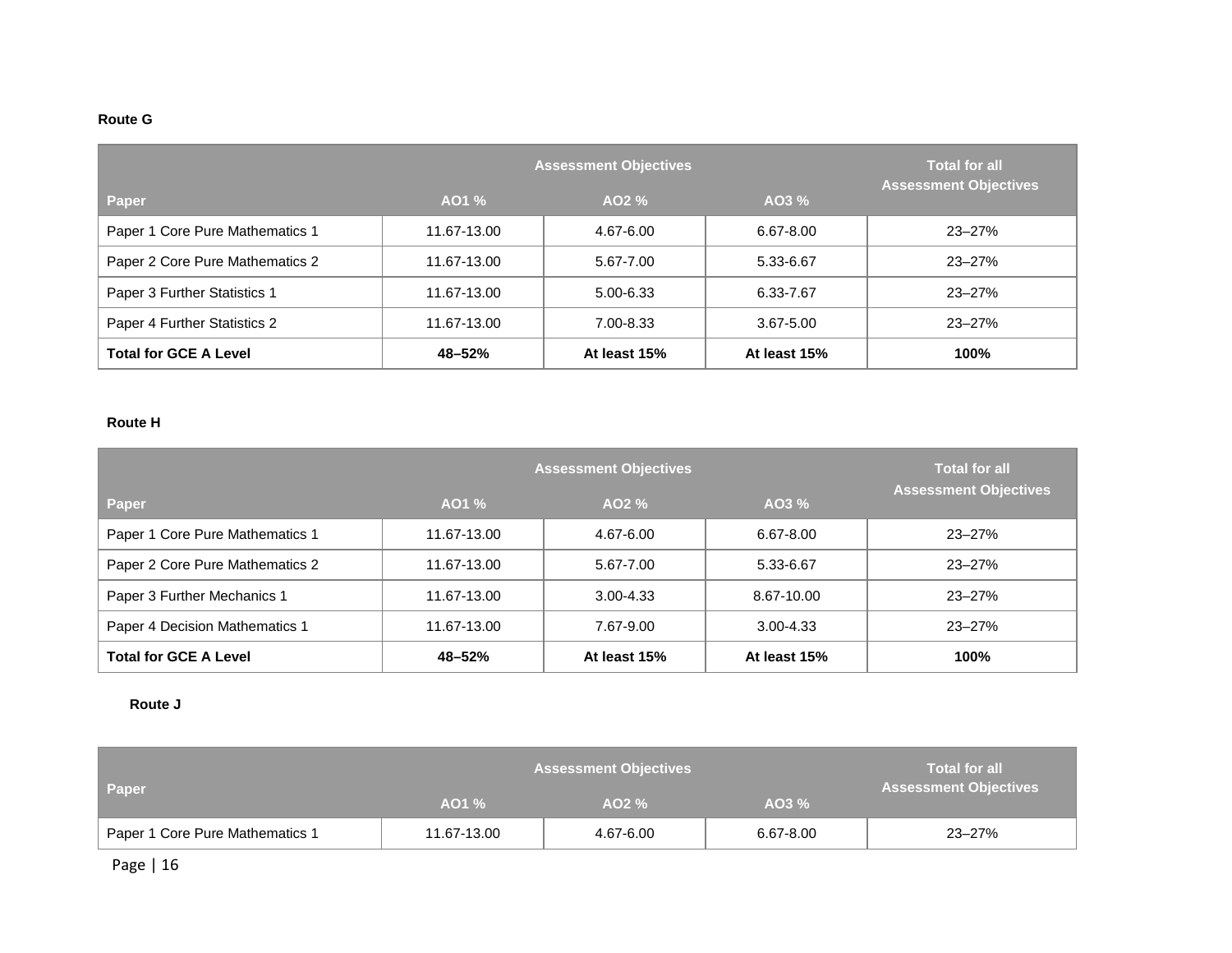| Paper 2 Core Pure Mathematics 2 | 11.67-13.00 | 5.67-7.00    | 5.33-6.67    | $23 - 27%$ |
|---------------------------------|-------------|--------------|--------------|------------|
| Paper 3 Further Mechanics 1     | 11.67-13.00 | 3.00-4.33    | 8.67-10.00   | $23 - 27%$ |
| Paper 4 Further Mechanics 2     | 11.67-13.00 | 5.33-6.67    | 6.00-7.33    | $23 - 27%$ |
| <b>Total for GCE A Level</b>    | 48–52%      | At least 15% | At least 15% | 100%       |

#### **Route K**

|                                 | <b>Total for all</b> |              |               |                              |  |
|---------------------------------|----------------------|--------------|---------------|------------------------------|--|
| Paper                           | AO1 %                | $AO2\%$      | AO3 %         | <b>Assessment Objectives</b> |  |
| Paper 1 Core Pure Mathematics 1 | 11.67-13.00          | 4.67-6.00    | 6.67-8.00     | $23 - 27%$                   |  |
| Paper 2 Core Pure Mathematics 2 | 11.67-13.00          | 5.67-7.00    | 5.33-6.67     | $23 - 27%$                   |  |
| Paper 3 Decision Mathematics 1  | 11.67-13.00          | 7.67-9.00    | $3.00 - 4.33$ | $23 - 27%$                   |  |
| Paper 4 Decision Mathematics 2  | 11.67-13.00          | 6.33-7.67    | 5.00-6.33     | $23 - 27%$                   |  |
| <b>Total for GCE A Level</b>    | 48-52%               | At least 15% | At least 15%  | <b>100%</b>                  |  |

NB Totals have been rounded either up or down.

## **1.1.3 Advanced level Physics**

Specification : Pearson Edexcel Level 3 Advanced GCE in Physics (9PH0)

GCE Advanced Level Physics course deals with a number of topics including mechanics, electricity, magnetism, heat, light, sound and the Universe. At HIC, Advanced Level Physics qualification is from the Edexcel examination board.

Degree courses in various engineering disciplines such as electrical, electronics, mechanical and civil generally insist students have passed 'A' level Physics. In addition some courses in material science require knowledge of 'A' level Physics. The number of universities now offering a Physics degree has recently grown significantly; all such programmes require 'A' level Physics.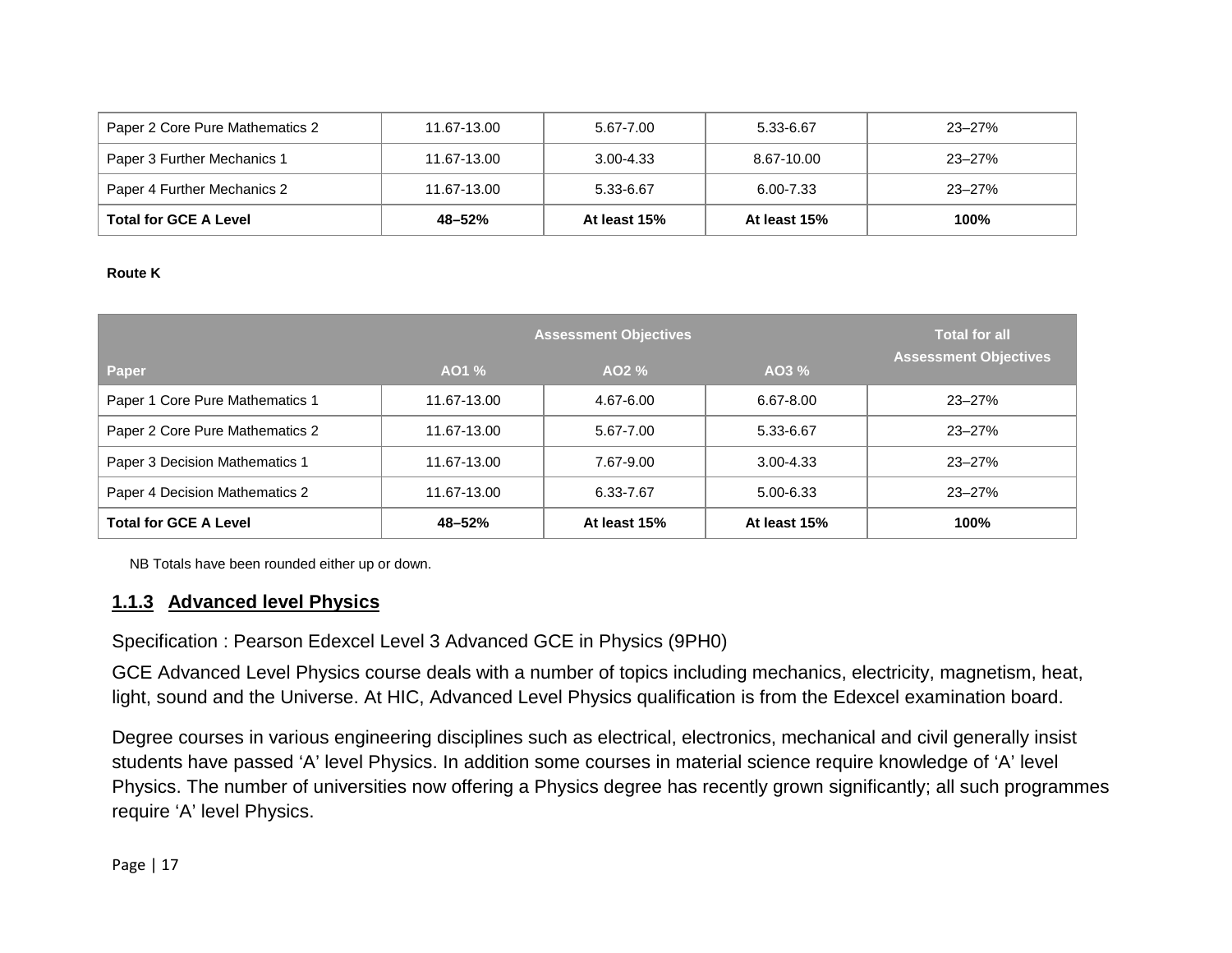The 'A' level Physics course is generally a two-year programme although it can be completed in one year as an intensive programme. Most university degrees within technology and engineering, welcome this 'A' level as part of a prospective student's entry qualifications.

At HIC special individual attention is given to every student, with each being given an Individual Learning Plan (ILP). Through rigorous teaching and learning classroom activities, students are able to improve their responses to exam style questions. Assessments, which take various forms, are used to track the progress of each student.

During the course, students are actively encouraged in applying for undergraduate courses in engineering, science, economics and technology. In addition to excellent teaching, HIC students will receive adequate support and guidance to ensure they fulfil their maximum potential in their studies. HIC will provide guidance in selecting and applying to the most appropriate and realistic university course.

During the course, students are actively encouraged in applying for undergraduate courses in engineering, science, economics and technology. In addition to excellent teaching, HIC students will receive adequate support and guidance to ensure they fulfil their maximum potential in their studies. HIC will provide guidance in selecting and applying to the most appropriate and realistic university course.

At HIC there is an opportunity to enter into Maths challenge competitions and to become a student subject leader of physics.

## **Qualification aims and objectives**

The aims and objectives of the Pearson Edexcel Level 3 Advanced GCE in Physics are to enable students to develop:

- essential knowledge and understanding of different areas of the subject and how they relate to each other
- a deep appreciation of the skills, knowledge and understanding of scientific methods
- competence and confidence in a variety of practical, mathematical and problemsolving skills

● their interest in and enthusiasm for the subject, including developing an interest in further study and careers associated with the subject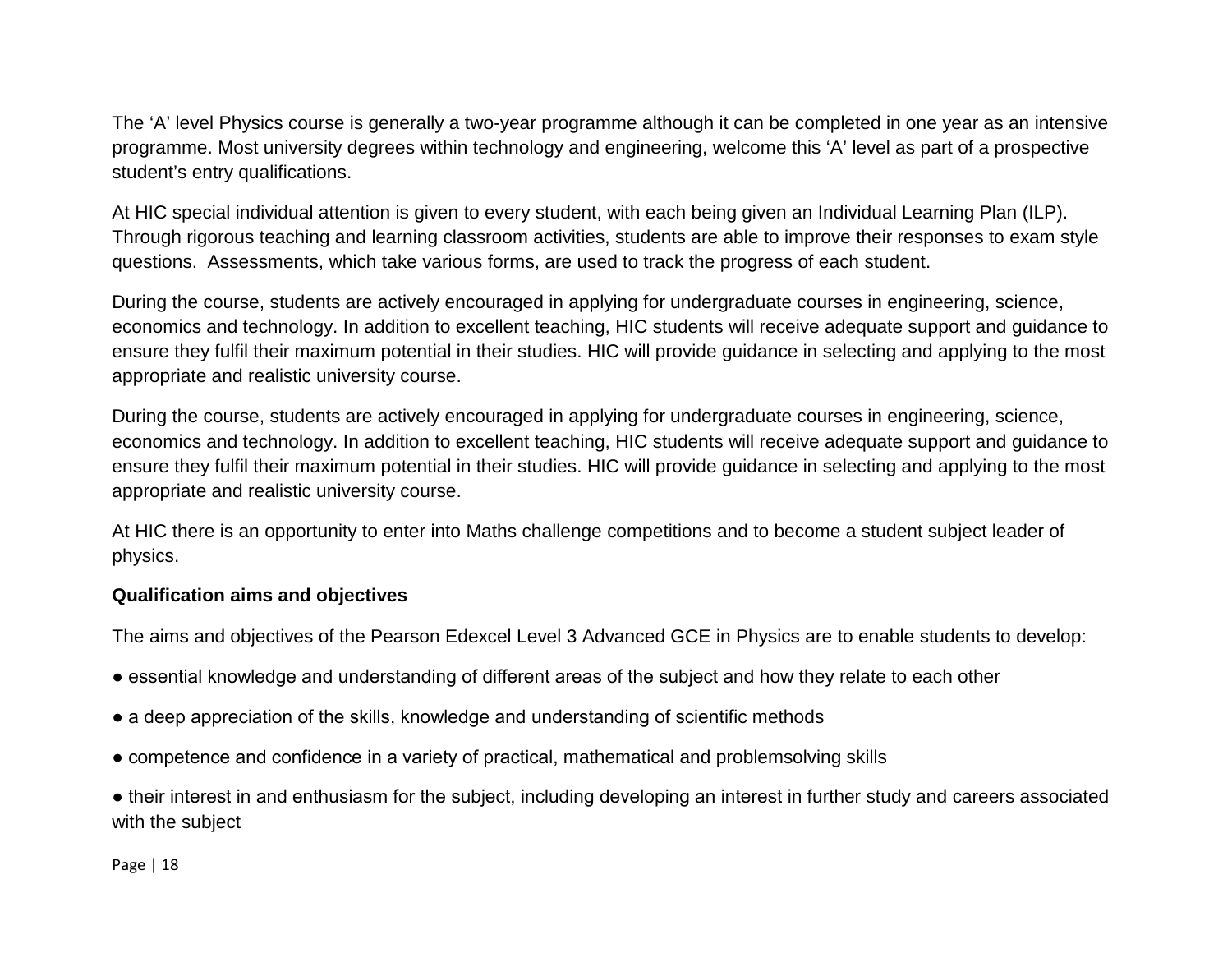• an understanding of how society makes decisions about scientific issues and how the sciences contribute to the success of the economy and society.

#### **Content overview**

Students are expected to demonstrate and apply the knowledge, understanding and skills described in the content. They are also expected to analyse, interpret and evaluate a range of scientific information, ideas and evidence using their knowledge, understanding and skills.

To demonstrate their knowledge, students should be able to undertake a range of activities, including the ability to recall, describe and define, as appropriate.

To demonstrate their understanding, students should be able to explain ideas and use their knowledge to apply, analyse, interpret and evaluate, as appropriate.

Students should consider ethical issues relating to the environment, evaluate risks and benefits of applications of physics, and evaluate ways in which society uses physics to inform decision making.

Students should develop their ability to apply mathematical skills to physics throughout the course. These skills include the ability to change the subject of an equation, substitute numerical values and solve algebraic equations using decimal and standard form, ratios, fractions and percentages. Core practicals will be assessed in the examination.

#### Practical assessment

Practical work is central to any study of physics. For this reason, the specification includes 16 core practical activities which form a thread linking theoretical knowledge and understanding to practical scenarios. In following this thread, students will build on practical skills learned at GCSE, becoming confident practical physicists, handling apparatus competently and safely. Using a variety of apparatus and techniques, they should be able to design and carry out both the core practical activities and their own investigations, collecting data which can be analysed and used to draw valid conclusions.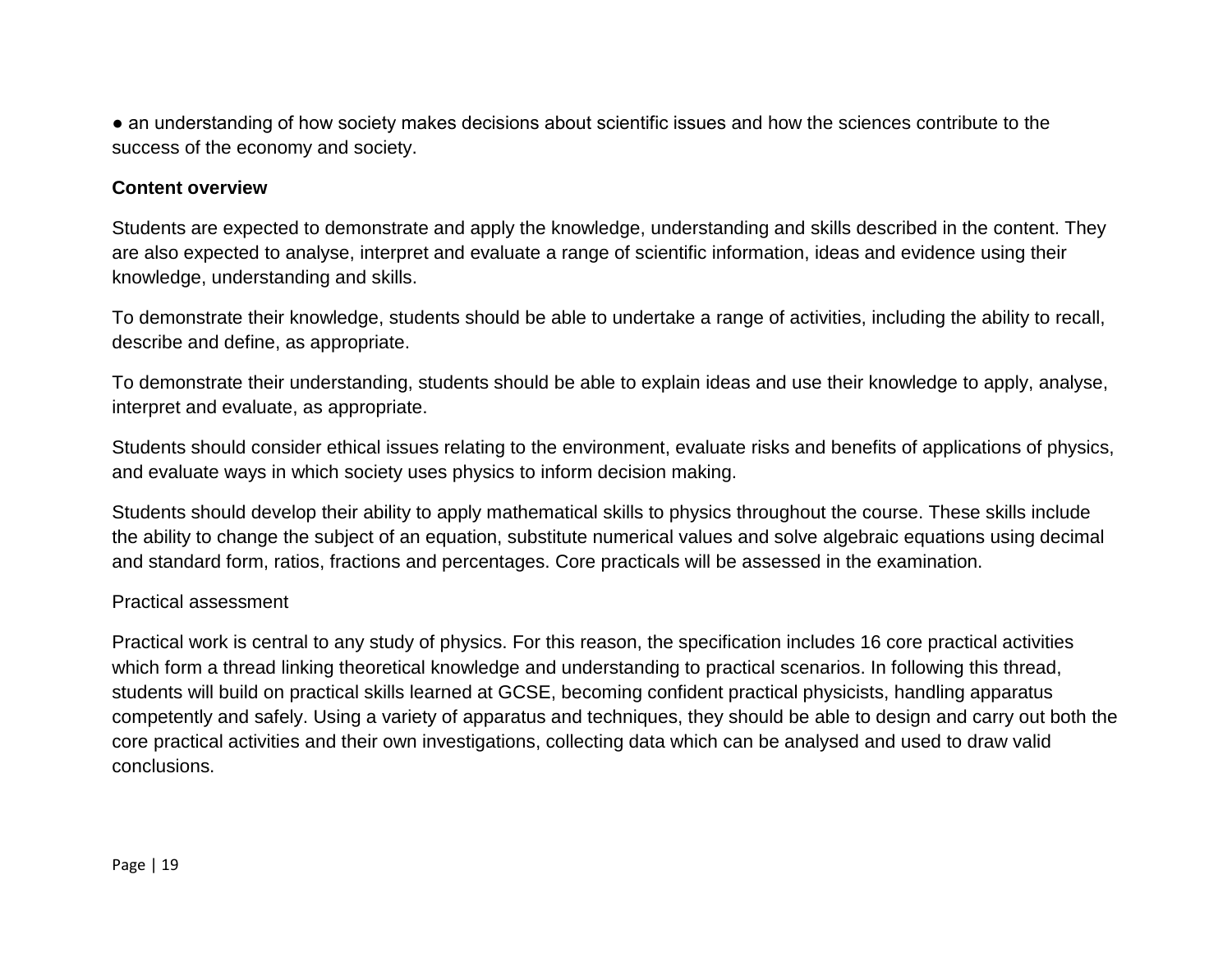One important aspect of practical work is the ability to evaluate and manage potential risks. The variety of different practical techniques and scenarios in the core practical activities give students scope to consider risk management in different contexts.

Students should also consider the ethical issues presented by their work in the laboratory, which might include consideration for using minimum quantities of resources; the safe disposal of waste materials; and appropriate consideration for other people involved in their own work or who is working nearby.

Also central to the development of practical skills is the ability to communicate information and ideas through the use of appropriate terminology and ICT. Being able to communicate clearly the findings of practical work is arguably as important as the collection of accurate data.

In carrying out practical activities, students will be expected to use their knowledge and understanding to pose scientific questions which can be investigated through experimental activities. Such activities will enable students to collect data, analyse it for correlations and causal relationships, and to develop solutions to the questions posed.

## **Assessment Objectives and weightings**

| <b>Students must:</b> |                                                                                                      | % in GCE  |
|-----------------------|------------------------------------------------------------------------------------------------------|-----------|
| AO <sub>1</sub>       | Demonstrate knowledge and understanding of scientific ideas, processes,<br>techniques and procedures | $31 - 33$ |
| AO <sub>2</sub>       | Apply knowledge and understanding of scientific ideas, processes,<br>techniques and procedures:      |           |
|                       | in a theoretical context<br>٠                                                                        | $41 - 43$ |
|                       | in a practical context<br>٠                                                                          |           |
|                       | when handling qualitative data<br>٠                                                                  |           |
|                       | when handling quantitative data<br>$\bullet$                                                         |           |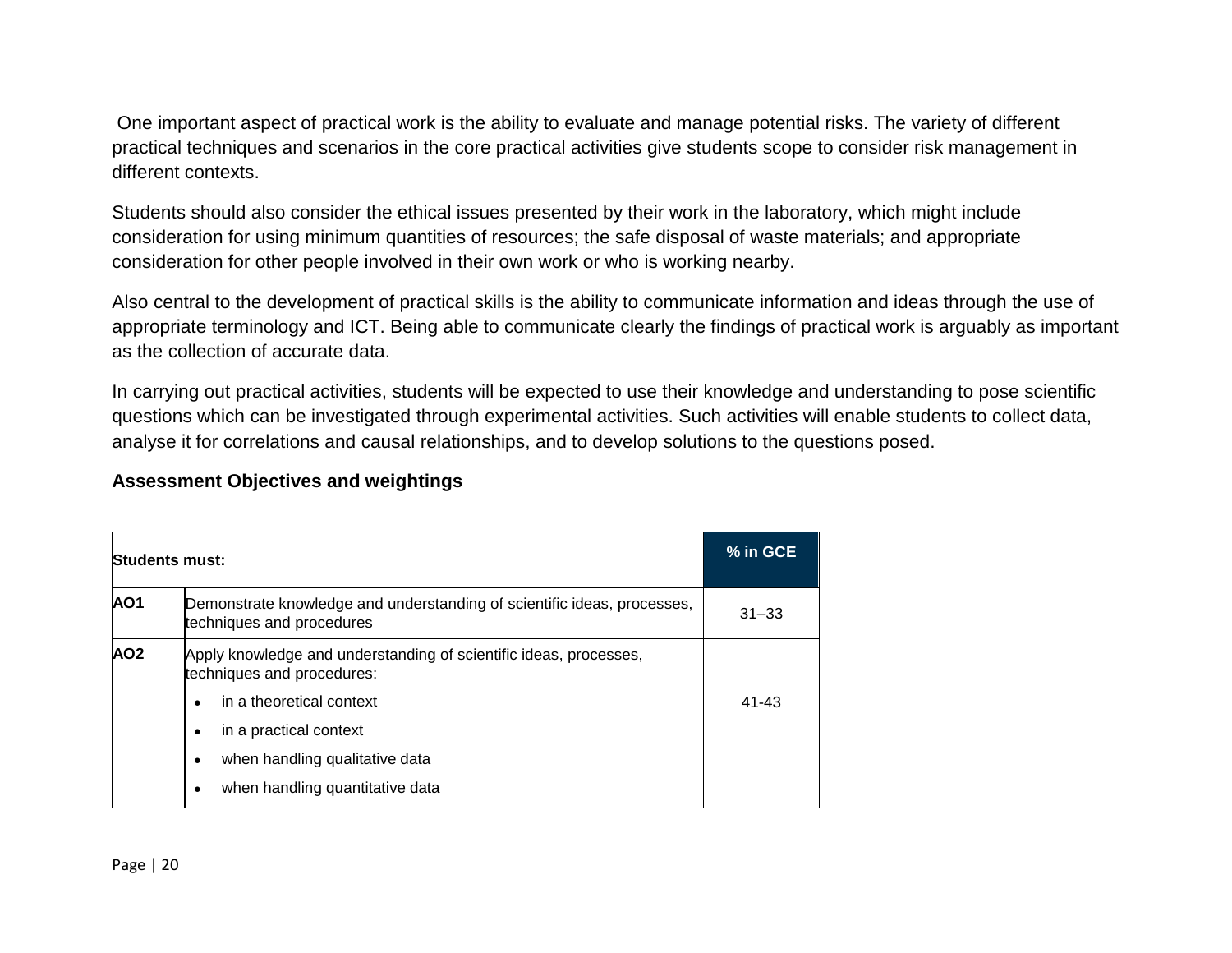| AO <sub>3</sub> | Analyse, interpret and evaluate scientific information, ideas and evidence,<br>including in relation to issues, to:<br>make judgements and reach conclusions<br>$\bullet$<br>develop and refine practical design and procedures | 25-27 |
|-----------------|---------------------------------------------------------------------------------------------------------------------------------------------------------------------------------------------------------------------------------|-------|
|                 | Total                                                                                                                                                                                                                           | 100%  |

## **Breakdown of Assessment Objectives**

| Paper                                                   | AO <sub>1</sub> | AO <sub>2</sub> | AO <sub>3</sub> | Total<br><u>all</u><br>for<br><b>Assessment</b><br><b>Objectives</b> |
|---------------------------------------------------------|-----------------|-----------------|-----------------|----------------------------------------------------------------------|
| Paper 1: Advanced Physics I                             | $11 - 13%$      | $12 - 14%$      | $5 - 7%$        | 30%                                                                  |
| Paper 2: Advanced Physics II                            | $11 - 13%$      | $12 - 14%$      | $5 - 7%$        | 30%                                                                  |
| Paper 3: General and Practical<br>Principles in Physics | $8 - 10%$       | $16 - 18%$      | $13 - 15%$      | 40%                                                                  |
| Total for this qualification                            | $31 - 33%$      | $41 - 43%$      | $25 - 27%$      | 100%                                                                 |

## **1.1.4 Advanced level Economics**

Specification: Pearson Edexcel Level 3 Advanced GCE in Economics A (9EC0)

With the reverberations of the recent "Great Recession" still being felt throughout the world, the study of Economics has never been more important.

At its heart, Economics studies the connections between three essential elements in a country: consumers, producers and governments. This interconnectedness forms a fascinatingly complex web of relationships as money, goods and services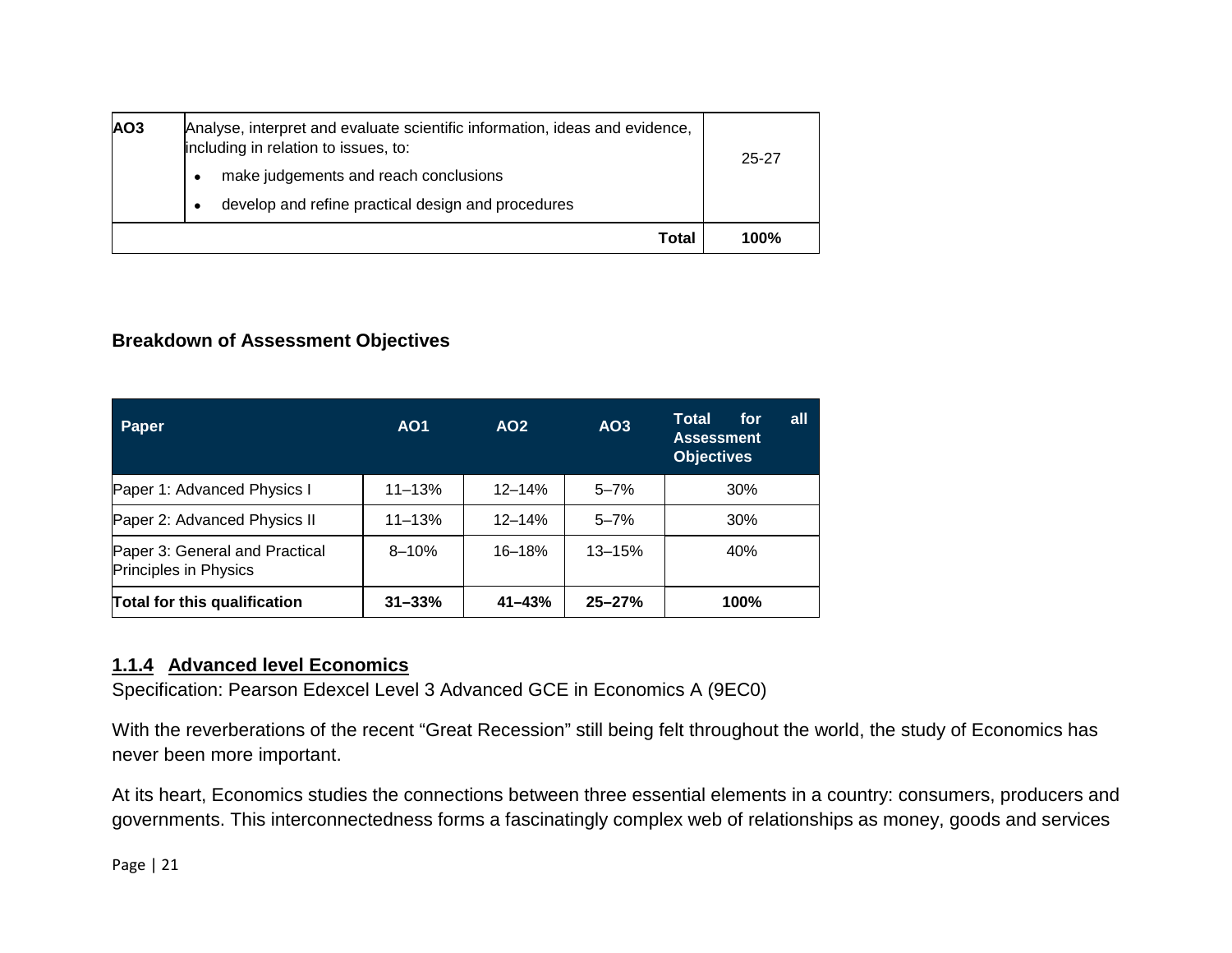are bought, sold and exchanged. The situation becomes even more interesting when other countries are taken into account – each vying to protect their own interests and each with their own motives.

In the A Level Economics course, students will learn about economic systems of both the small and the large scale – from individual businesses via whole countries to blocks such as the European Union. Using theoretical models and diagrams, the actions of each economic element can be analysed and their effects on others can be explored.

However, Economics is never just theoretical. The course moves from these models to real-world concerns, where the practical impact can be enormous. For example, the number of people fundamentally affected by The Great Recession in 2008 ran into billions. This is one of the many events studied in the A level, as we seek to understand the causes of such major incidents and to critically evaluate the policy responses by governments around the world.

Economics is related to many other subjects. It involves graphs and calculations that form an obvious link with Mathematics (although knowledge to A level Mathematics is not essential). The conflict between private and public interests and thus the level of inequality is an important aspect of both Philosophy and Sociology. Similarly, books studied in English Literature often deal with societal problems – and many of these are inevitably economic. Also, studying significant economic events over the past century is in essence historical; and Geography is connected as a result of the rapidly growing emphasis on environmental concerns in Economics. Finally, Science and Economics are related now more than ever, as scientific research becomes more and more globalised and research funding is increasingly at the mercy of volatile market forces.

As a result of all these connections to other disciplines, the degree choices and ultimate career paths for Economics students are diverse. Perhaps the most common route is into banking and finance where Economics is of course vital. But many other careers, such as law and journalism, also value the analytical and critical thinking skills developed through the discussions and debates that form an essential part of the course.

At HIC special individual attention is given to every student, with each being given an Individual Learning Plan (ILP). Through rigorous teaching and learning classroom activities, students are able to improve their responses to exam style questions. Assessments, which take various forms, are used to track the progress of each student.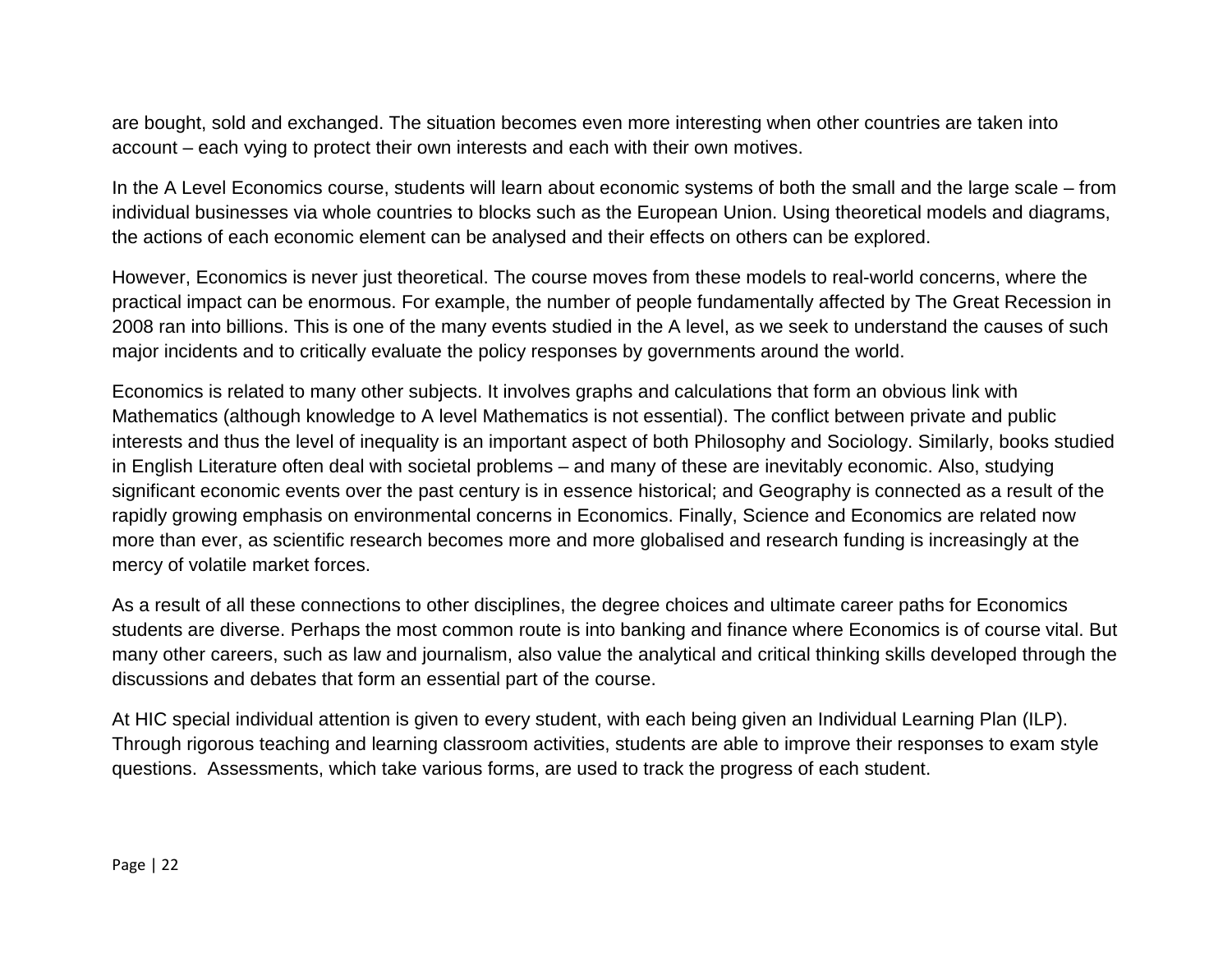## **Qualification aims and objectives**

The aims and objectives of the Pearson Edexcel Level 3 Advanced GCE in Economics A are to enable students to:

- develop an interest in, and enthusiasm for, the subject
- appreciate the contribution of economics to the understanding of the wider economic and social environment
- develop an understanding of a range of concepts and an ability to use those concepts in a variety of different contexts
- use an enquiring, critical and thoughtful approach to the study of economics and develop an ability to think as an economist
- understand that economic behaviour can be studied from a range of perspectives

develop analytical and quantitative skills, together with qualities and attitudes that will equip them for the challenges, opportunities and responsibilities of adult and working life.

# **Assessment Objectives and weightings**

| Students must:  |                                                                                                                                                                                            |           |
|-----------------|--------------------------------------------------------------------------------------------------------------------------------------------------------------------------------------------|-----------|
| AO <sub>1</sub> | Demonstrate knowledge of terms/concepts and theories/models to<br>show an understanding of the behaviour of economic agents and how<br>they are affected by and respond to economic issues | $22 - 24$ |
| AO2             | Apply knowledge and understanding to various economic contexts<br>to show how economic agents are affected by and respond to<br>economic issues                                            | $22 - 24$ |
| AO <sub>3</sub> | Analyse issues within economics, showing an understanding of their<br>impact on economic agents                                                                                            | 26-28     |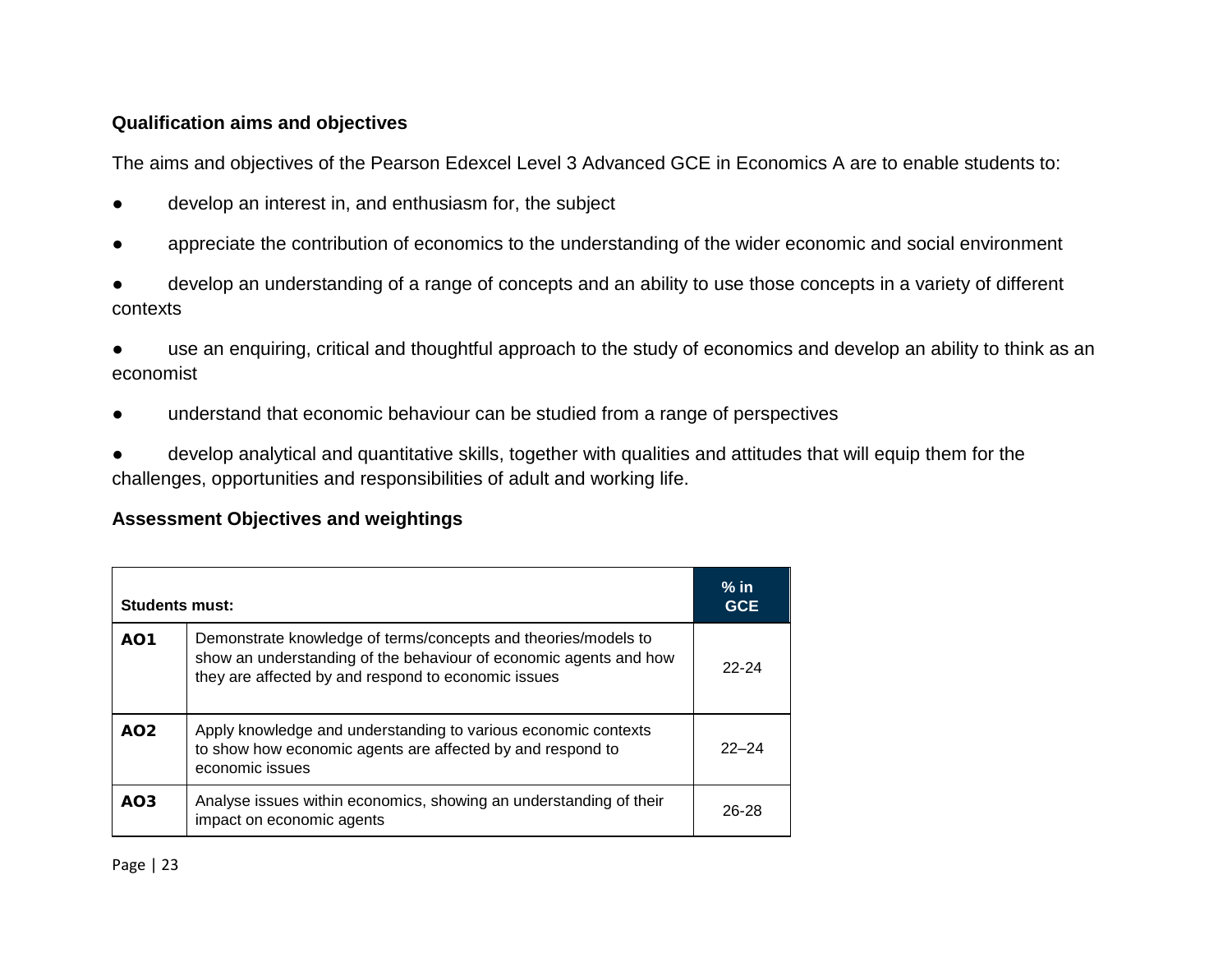| AO4 | Evaluate economic arguments and use qualitative and<br>quantitative evidence to support informed judgements relating<br>to economic issues |              | $26 - 28$ |
|-----|--------------------------------------------------------------------------------------------------------------------------------------------|--------------|-----------|
|     |                                                                                                                                            | <b>Total</b> | 100%      |

# **Breakdown of Assessment Objectives**

|                                            | <b>Assessment Objectives</b> | <b>Total for all</b> |                 |            |                          |
|--------------------------------------------|------------------------------|----------------------|-----------------|------------|--------------------------|
| Paper                                      | AO <sub>1</sub>              | AO <sub>2</sub>      | AO <sub>3</sub> | <b>AO4</b> | assessment<br>objectives |
| Paper 1: Markets and business behaviour    | 7 - 9%                       | $7 - 9%$             | $7 - 9%$        | $7 - 9%$   | 35%                      |
| Paper 2: The national and global economy   | 7 - 9%                       | ' - 9%               | $7 - 9%$        | 7 - 9%     | 35%                      |
| Paper 3: Microeconomics and macroeconomics | $6 - 8%$                     | 6 - 8%               | $8 - 10\%$      | $8 - 10\%$ | 30%                      |
| Total for this qualification               | $22 - 24%$                   | $22 - 24%$           | $26 - 28%$      | $26 - 28%$ | 100%                     |

## **1.1.5 Advanced level Biology**

Specification: Pearson Edexcel Level 3 Advanced GCE in Biology A (Salters-Nuffield) (9BN0)

Biology is the study of living things. The 'A' level Biology course concerns all manner of things, from examining molecules that make up cells to human biology and studying the interactions between living things and the ecosystem. Moral and ethical issues are also considered, particularly through consideration of how modern developments affect the scientific community and society.

This 'A' level opens doors into disciplines and careers such as: Research; Health Care; Environmental Management and Conservation; Education; Biotechnology; Forensic Science; Politics and Policy; Business and Industry; Economics; Mathematics; and scientific writing and communication.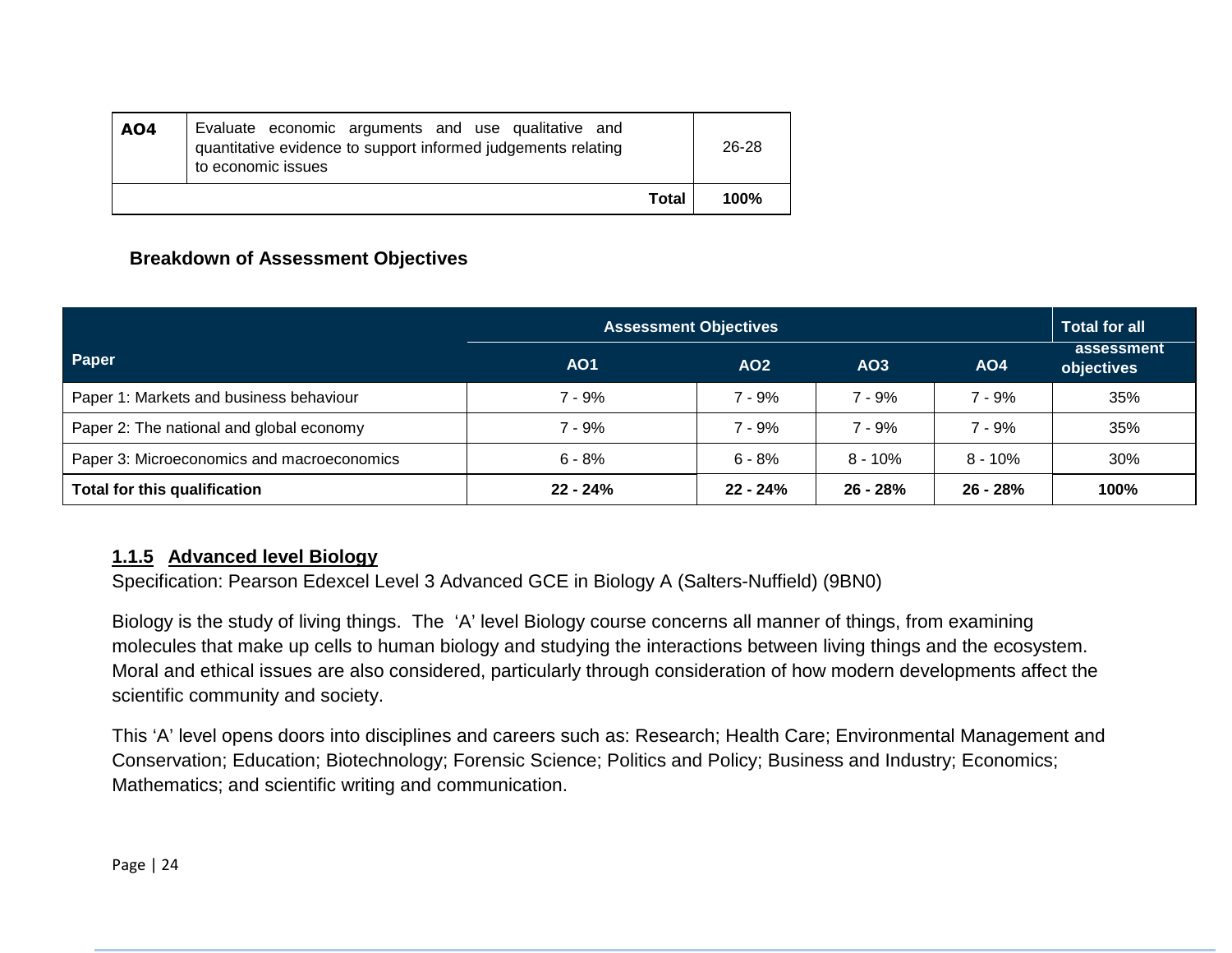The 'A' Level curriculum builds on the knowledge, understanding and skills developed at GCSE. Knowledge, understanding and skills developed within GCSE Maths and Chemistry are also relevant.

The course is aimed at fostering an interest in and enthusiasm for Biology, including possible further study of the subject. Students will learn to appreciate how society makes decisions about scientific issues and how the sciences contribute to the success of the economy and society, while developing essential knowledge and understanding of different areas of the subject and how they relate to each other.

HIC teachers help and inspire our students to develop and demonstrate their skills and knowledge effectively, as well as building an in-depth understanding that goes beyond the curriculum. Discussion in the classroom is encouraged, for example on the effects of the human impact on biodiversity and in exploring ways in which these issues can be addressed.

Biology graduates are highly sought after because of the range of transferable skills they learn during their studies including the ability to: apply their knowledge to a diverse range of problems; create links between different pieces of knowledge; and harness data analytics.

## **Qualification aims and objectives**

The aims and objectives of the Pearson Edexcel Level 3 Advanced GCE in Biology A (Salters-Nuffield) are to enable students to develop:

- essential knowledge and understanding of different areas of the subject and how they relate to each other
- and demonstrate a deep appreciation of the skills, knowledge and understanding of scientific methods
- competence and confidence in a variety of practical, mathematical and problemsolving skills

● interest in, and enthusiasm for, the subject, including developing an interest in further study and careers associated with the subject

● understanding of how society makes decisions about scientific issues and how the sciences contribute to the success of the economy and society.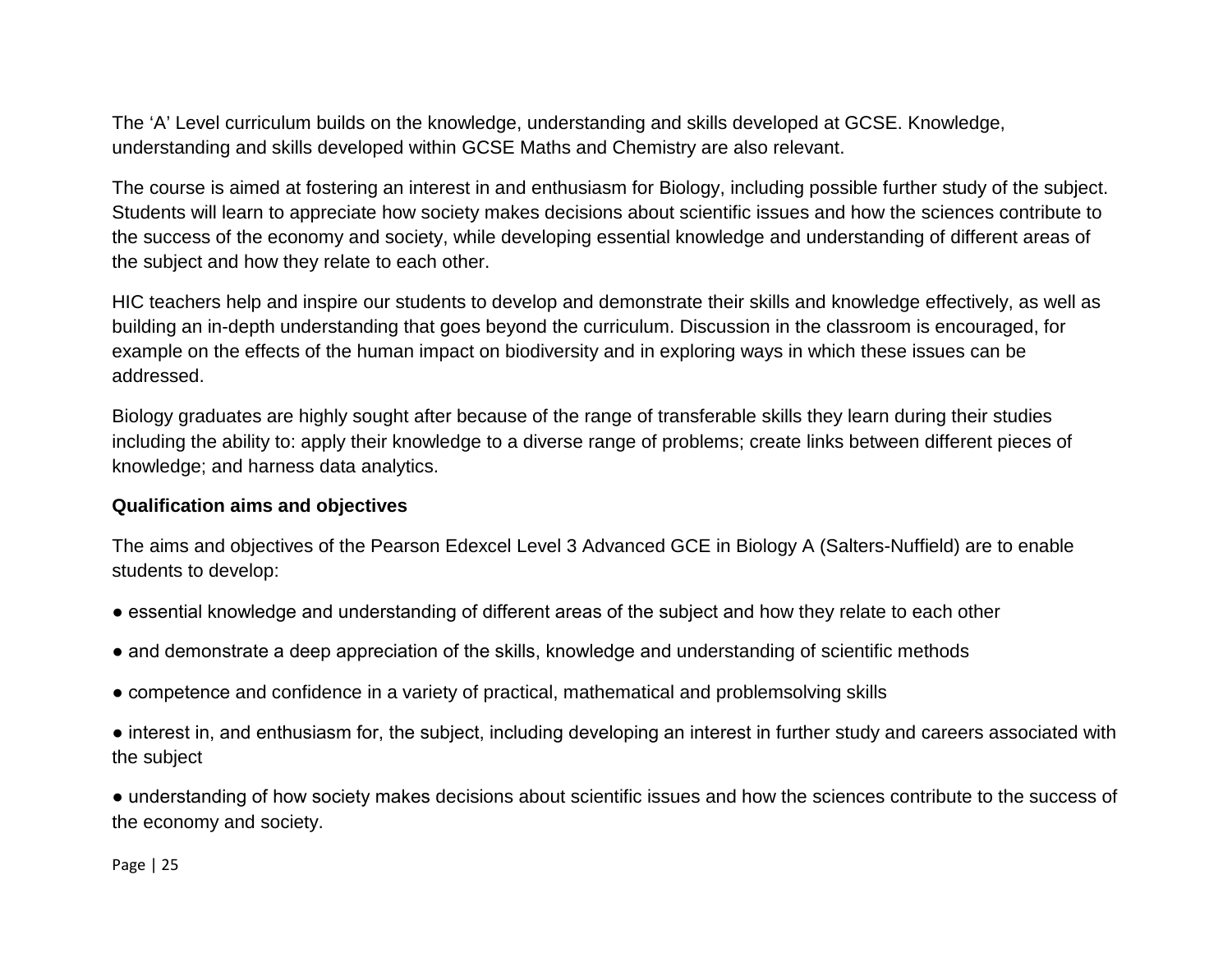# **Assessment Objectives and weightings**

|                 | <b>Students must:</b>                                                                                                                                                                                                                                     | $%$ in<br><b>GCE</b> |
|-----------------|-----------------------------------------------------------------------------------------------------------------------------------------------------------------------------------------------------------------------------------------------------------|----------------------|
| AO <sub>1</sub> | Demonstrate knowledge and understanding of scientific ideas,<br>processes, techniques and procedures                                                                                                                                                      | $31 - 33$            |
| AO <sub>2</sub> | Apply knowledge and understanding of scientific ideas, processes,<br>techniques and procedures:<br>in a theoretical context<br>$\bullet$<br>in a practical context<br>٠<br>when handling qualitative data<br>$\bullet$<br>when handling quantitative data | $41 - 43$            |
| AO <sub>3</sub> | Analyse, interpret and evaluate scientific information, ideas and<br>evidence, including in relation to issues, to:<br>make judgements and reach conclusions<br>$\bullet$<br>develop and refine practical design and procedures<br>٠                      | 25-27                |
| Total           |                                                                                                                                                                                                                                                           | 100%                 |

# **Breakdown of Assessment Objectives**

| Paper                                                              | AO <sub>1</sub> | AO <sub>2</sub> | AO <sub>3</sub> | Total<br>all<br>for<br><b>Assessment</b><br><b>Objectives</b> |
|--------------------------------------------------------------------|-----------------|-----------------|-----------------|---------------------------------------------------------------|
| Paper 1: The Natural<br><b>Environment and Species</b><br>Survival | $11 - 13%$      | 12-14%          | 7-9%            | 33.33%                                                        |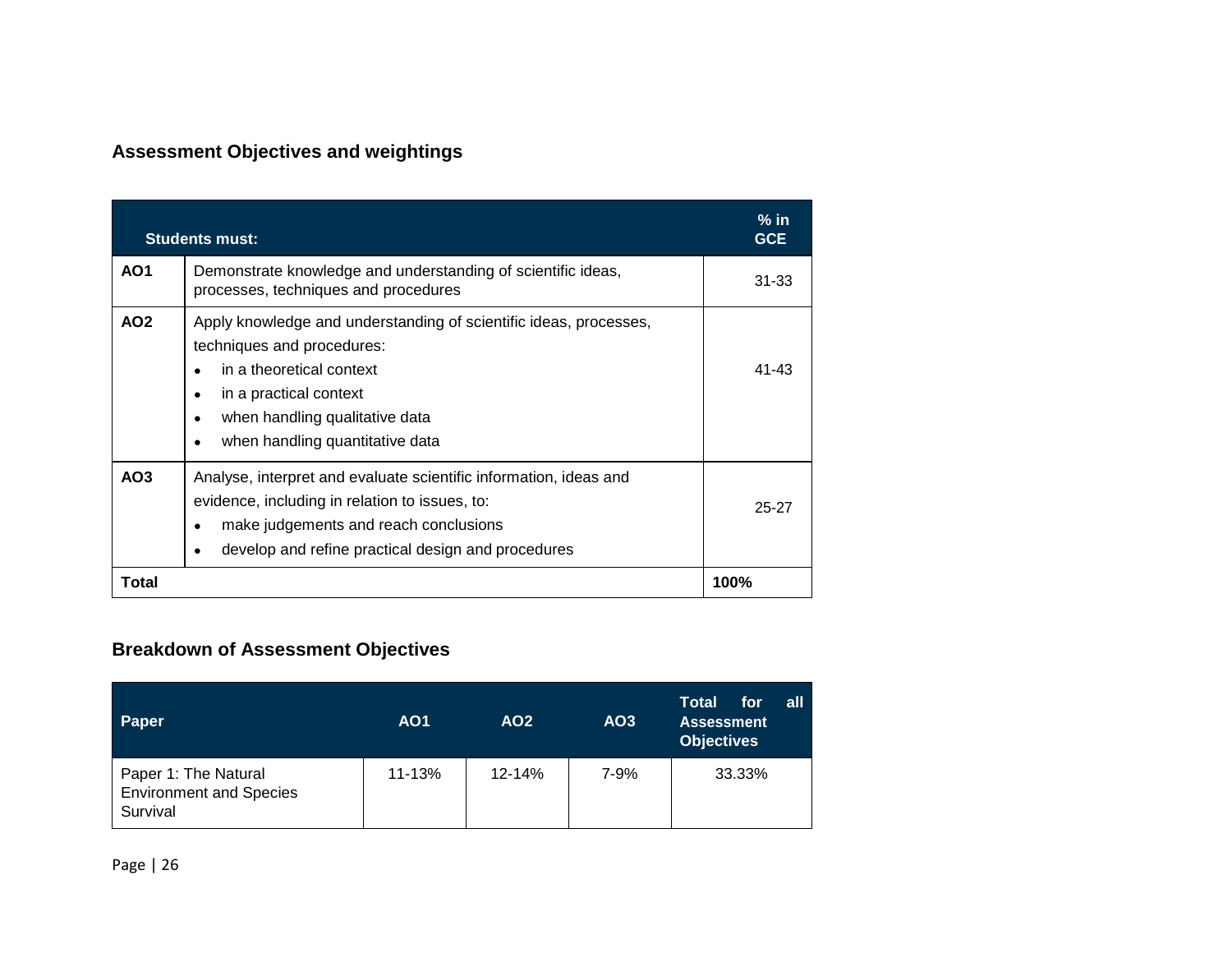| Paper 2: Energy, Exercise<br>and Co-ordination                             | $11 - 13%$ | $12 - 14%$ | 7-9%       | 33.33% |
|----------------------------------------------------------------------------|------------|------------|------------|--------|
| Paper 3: General and<br><b>Practical Applications in</b><br><b>Biology</b> | $8 - 10%$  | $14 - 16%$ | $8 - 10%$  | 33.33% |
| <b>Total for this qualification</b>                                        | $31 - 33%$ | $41 - 43%$ | $25 - 27%$ | 100%   |

## **1.1.6 Advanced level Chemistry**

Specification: Pearson Edexcel Level 3 Advanced GCE in Chemistry (9CH0)

Chemistry has the power to transform and recreate all of the substances we encounter in everyday life. The plastics, medicines, smart materials, and fertilisers that transform the modern world were all created by chemists. Chemistry underpins the conceptual framework and methodology of biochemistry and molecular medicine, and is at the heart of many major industries.

The 'A' Level Chemistry course is designed to develop a deep understanding of chemical processes. It will equip students with a coherent body of knowledge and excellent practical skills necessary for future study and employment in Chemistry, while providing you with thought provoking and engaging ideas. The course empowers students to: apply knowledge and understanding within a diverse range of situations; think and work more logically; observe accurately and communicate effectively.

The 'A' level Chemistry curriculum course covers areas from the physical aspects of energetics and atomic structure, through the nature of elements to the study of organic chemistry. This combines a sense of academic rigour with a sense of discovery and provides time for students to develop a strong sense of how the various branches of the subject intertwine.

Study of chemistry is an ideal preparation for a variety of professions and degree courses, such as Physical or Natural Sciences, Journalism, Economics, Medicine, IT and Dentistry. Chemistry graduates are highly sought after for their problem solving and analytical skills, with roughly half of chemistry graduates from Oxford working within major financial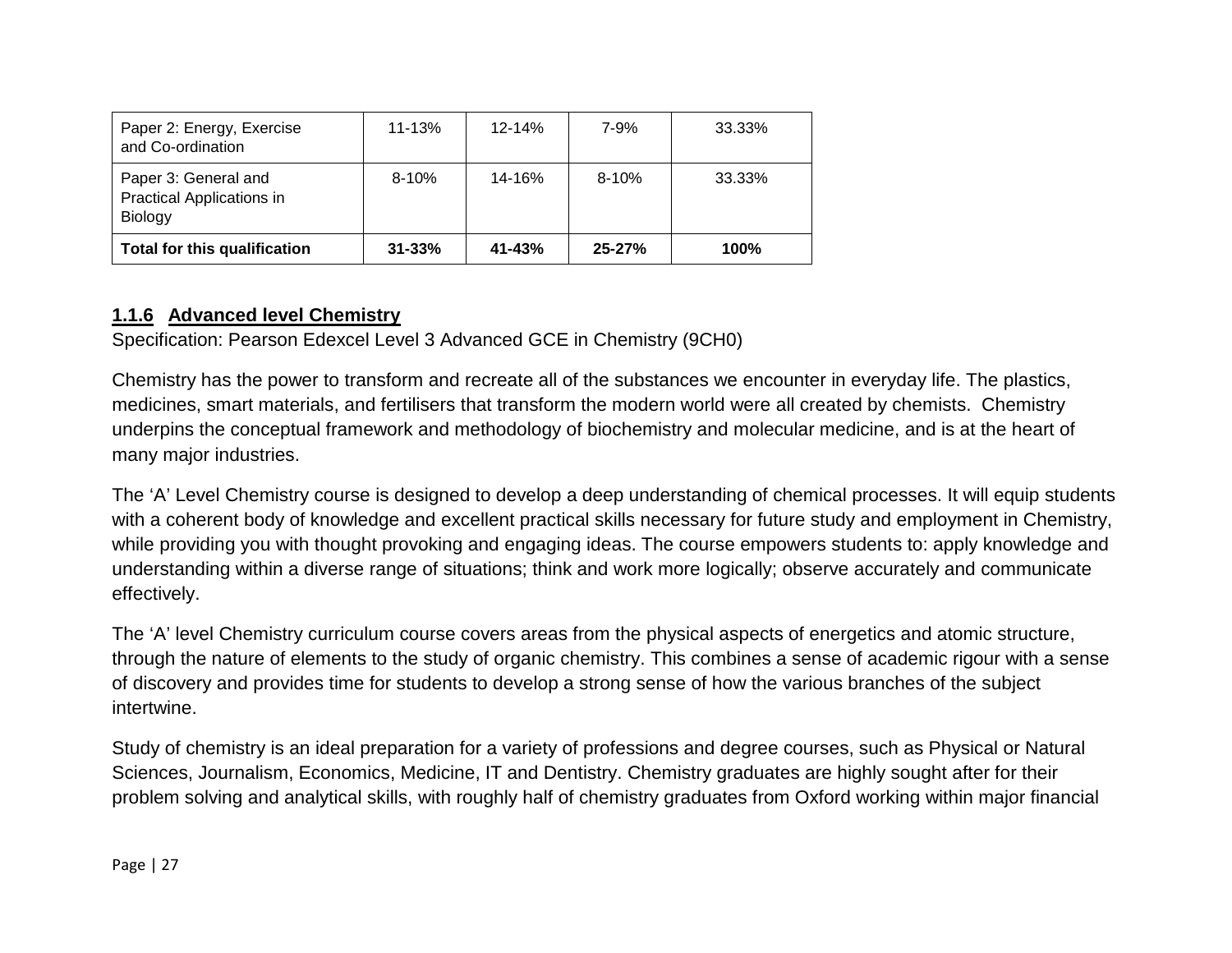institutions in the City. Chemistry courses are increasingly varied, including options for language studies, years abroad and other opportunities.

#### **Qualification aims and objectives**

The aims and objectives of the Pearson Edexcel Level 3 Advanced GCE in Chemistry are to enable students to develop:

- essential knowledge and understanding of different areas of the subject and how they relate to each other
- a deep appreciation of the skills, knowledge and understanding of scientific methods
- competence and confidence in a variety of practical, mathematical and problem-solving skills
- their interest in and enthusiasm for the subject, including developing an interest in further study and careers associated with the subject

• an understanding of how society makes decisions about scientific issues and how the sciences contribute to the success of the economy and society.

#### **Content overview**

Students will be expected to demonstrate and apply the knowledge, understanding and skills described in the content. They will also be expected to analyse, interpret and evaluate a range of scientific information, ideas and evidence using their knowledge, understanding and skills.

To demonstrate their knowledge, students should be able to undertake a range of activities, including the ability to recall, describe and define, as appropriate. To demonstrate their understanding, students should be able to explain ideas and to use their knowledge to apply, analyse, interpret and evaluate, as appropriate.

Core practicals will be assessed through examination.

## **Practical skills**

Page | 28 Practical work is central to any study of chemistry. For this reason, the specification includes 16 core practical activities which form a thread linking theoretical knowledge and understanding to practical scenarios. In following this thread,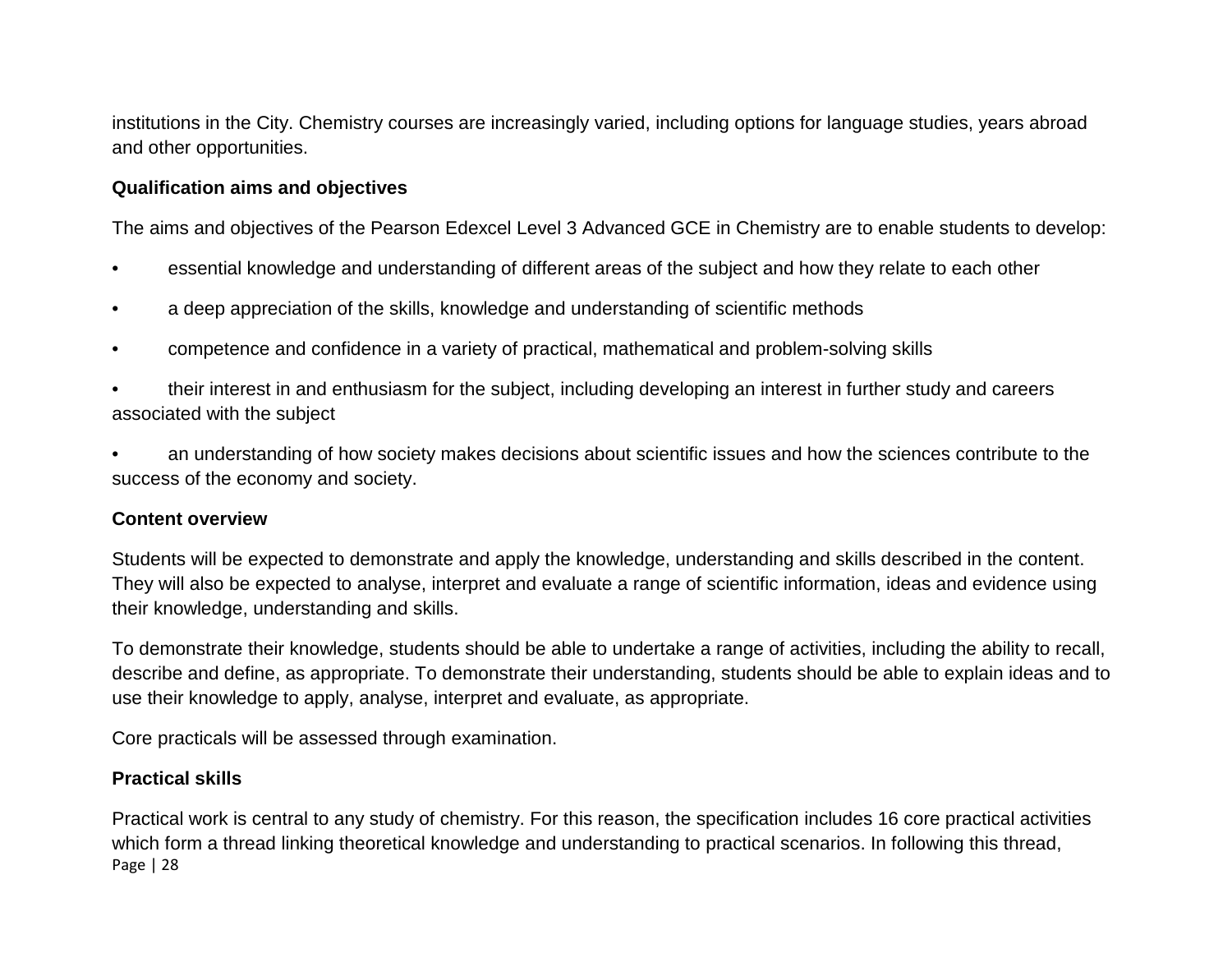students will build on practical skills learned at GCSE, becoming confident practical chemists, handling apparatus competently and safely. Using a variety of apparatus and techniques, they should be able to design and carry out both the core practical activities and their own investigations, collecting data which can be analysed and used to draw valid conclusions.

One important aspect of practical work is the ability to evaluate and manage potential risks. The variety of different practical techniques and scenarios in the core practical activities give students scope to consider risk management in different contexts.

Students should also consider the ethical issues presented by their work in the laboratory, which might include consideration for using minimum quantities of resources, such as through microscale procedures; the safe disposal of waste materials, especially from organic reactions; and appropriate consideration for other people involved in their own work or who is working nearby.

Also central to the development of practical skills is the ability to communicate information and ideas through the use of appropriate terminology and ICT. Being able to communicate clearly the findings of practical work is arguably as important as the collection of accurate data.

In carrying out practical activities, students will be expected to use their knowledge and understanding to pose scientific questions which can be investigated through experimental activities. Such activities will enable students to collect data, analyse it for correlations and causal relationships, and to develop solutions to the questions posed.

#### **Assessment Objectives and weightings**

|                 | <b>Students must:</b>                                                                                | $%$ in<br><b>GCE</b> |
|-----------------|------------------------------------------------------------------------------------------------------|----------------------|
| AO <sub>1</sub> | Demonstrate knowledge and understanding of scientific ideas,<br>processes, techniques and procedures | $31 - 33$            |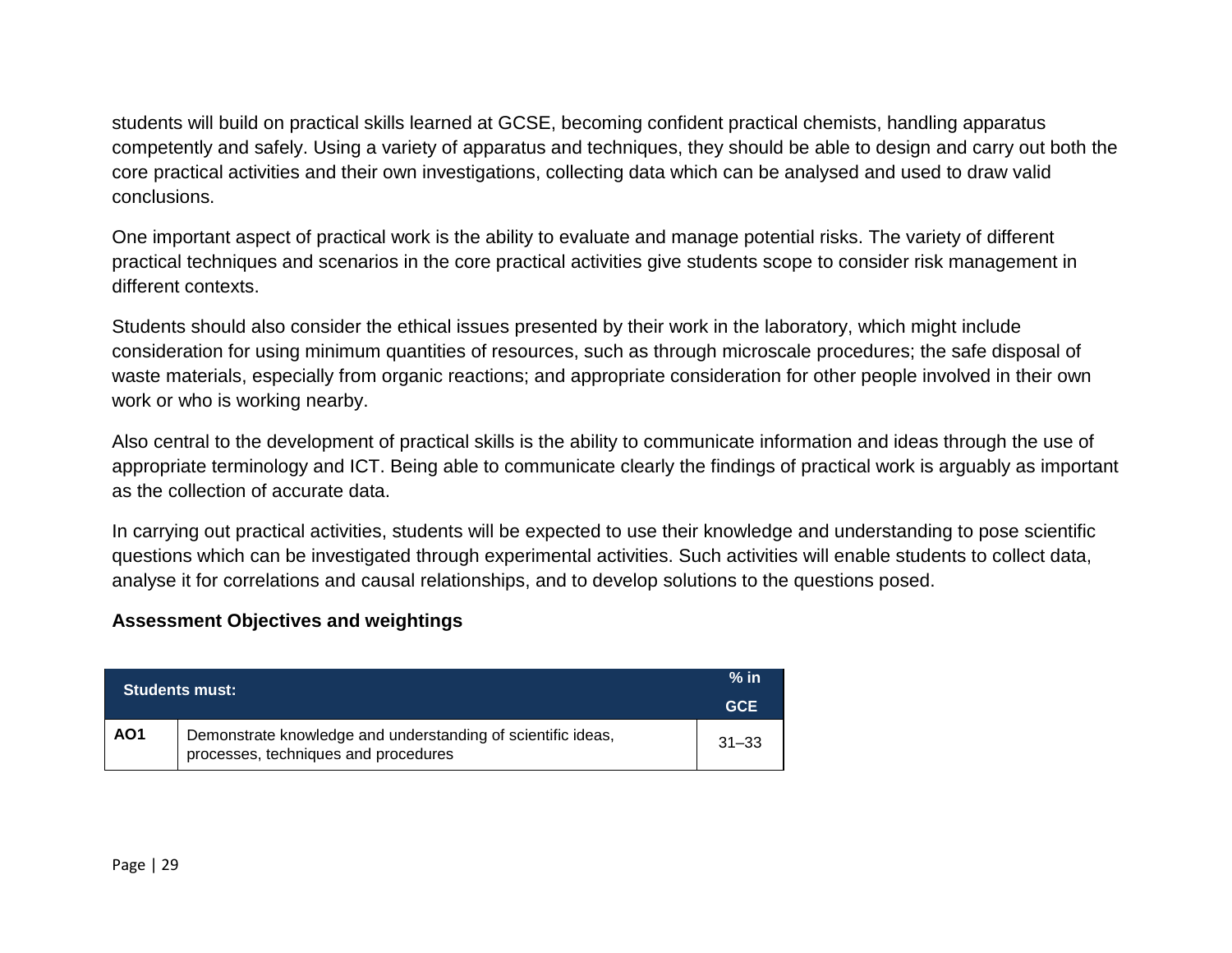| AO <sub>2</sub> | Apply knowledge and understanding of scientific ideas, processes,<br>techniques and procedures:<br>in a theoretical context<br>$\bullet$<br>in a practical context<br>٠<br>when handling qualitative data<br>$\bullet$<br>when handling quantitative data<br>$\bullet$ | $41 - 43$ |
|-----------------|------------------------------------------------------------------------------------------------------------------------------------------------------------------------------------------------------------------------------------------------------------------------|-----------|
| AO <sub>3</sub> | Analyse, interpret and evaluate scientific information, ideas and evidence,<br>including in relation to issues, to:<br>make judgements and reach conclusions<br>$\bullet$<br>develop and refine practical design and procedures<br>٠                                   | $25 - 27$ |
|                 | Total                                                                                                                                                                                                                                                                  | 100%      |

# **Breakdown of Assessment Objectives**

| Paper                                                        | AO <sub>1</sub> | AO2        | AO <sub>3</sub> | Total for all<br><b>Assessment</b><br><b>Objectives</b> |
|--------------------------------------------------------------|-----------------|------------|-----------------|---------------------------------------------------------|
| Paper 1: Advanced Inorganic<br>and Physical Chemistry        | $11 - 13%$      | $12 - 14%$ | $5 - 7%$        | 30%                                                     |
| Paper 2: Advanced Organic<br>and Physical Chemistry          | $11 - 13%$      | $12 - 14%$ | $5 - 7%$        | 30%                                                     |
| Paper 3: General and<br>Practical Principles in<br>Chemistry | $8 - 10%$       | $16 - 18%$ | $13 - 15%$      | 40%                                                     |
| Total for this qualification                                 | $31 - 33%$      | $41 - 43%$ | $25 - 27%$      | 100%                                                    |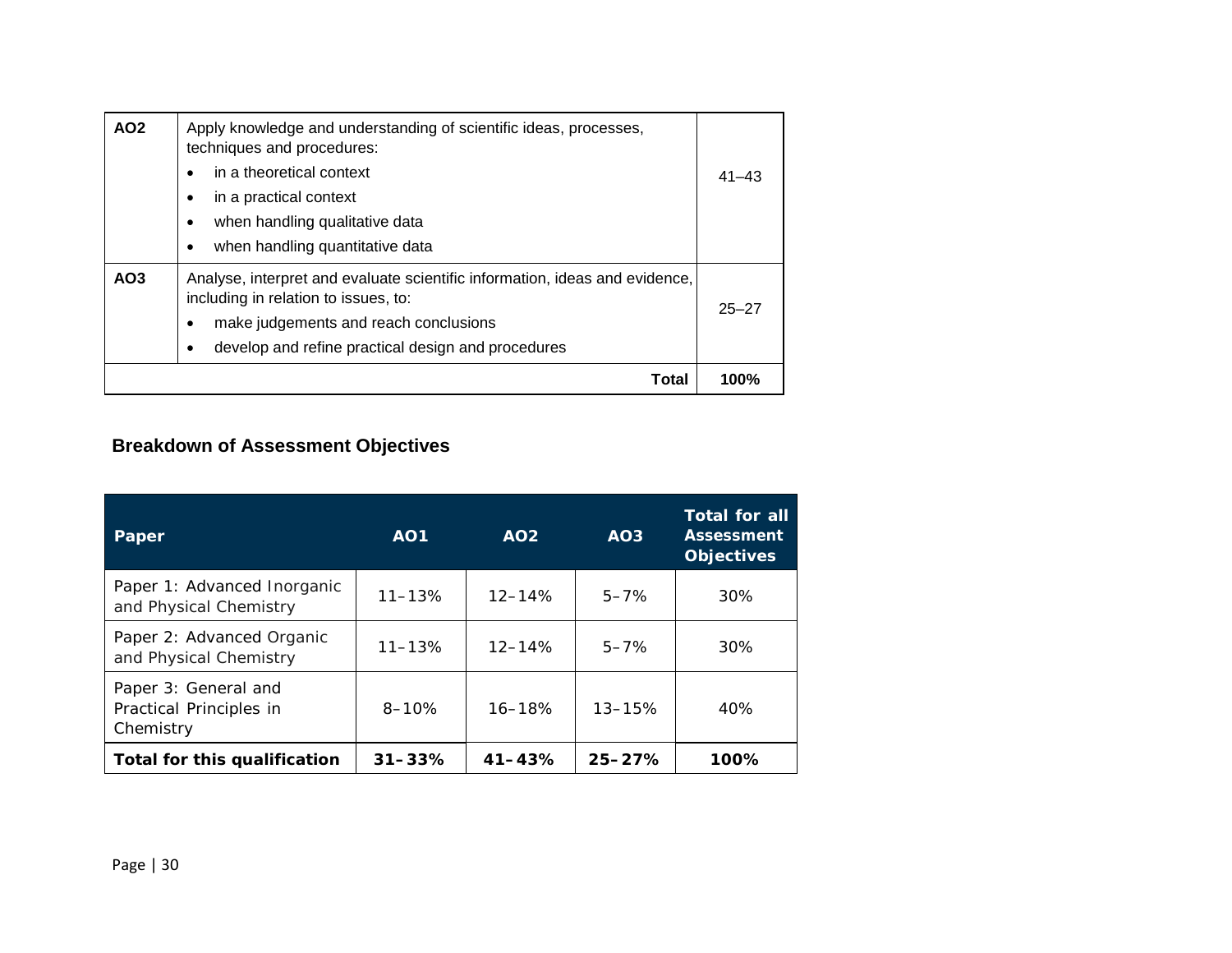# **1.1.7 Advanced level Psychology**

Specification: AQA AS and A-level Psychology AS (7181) A-level (7182)

Psychology is the scientific study of the human mind and behaviour.

The AQA syllabus offers students a chance to become acquainted with the fundamental theories and scientific methods that psychologists employ to make sense of complex human behaviour. Psychology is a demanding subject that requires students to have an inquisitive, analytical mind and an interest in the biological basis of behaviour.

In the first year students discuss the structure and function of the human memory, focusing on factors that influence eyewitness testimony. Developmental and social psychology are explored looking at different types of attachment in childhood and the influences of social groups on our behaviour. There is a heavy scientific element in the syllabus where students will learn about biopsychology including the role of genetics, brain dysfunction and biological (and non biological) explanations for abnormal behaviours; such as anxiety disorders covered in the psychopathology topic.

In the second year students will focus on the physiology of the brain looking at the localised functions on the brain and biological rhythms such as the sleep wake cycle. Also, in forensic psychology we will discuss the use of current offender profiling techniques; the role of nature vs nurture in criminality; and methods used to rehabilitate offenders. In addition, students will learn about fundamental theories of cognitive development, behavioural psychology, social cognition and the development of empathy/ theory of mind.

In both years there is a heavy emphasis on students using and understanding the key research methods used by psychologists; these include experiments, self-reports, observations and correlations. Students will be expected to analyse and interpret statistical data and conduct statistical tests. 10% of the overall first year and second year A level assessment will contain a mathematical element.

# **Aims**

Courses based on these specifications must encourage students to:

- develop essential knowledge and understanding of different areas of the subject and how they relate to each other
- develop and demonstrate a deep appreciation of the skills, knowledge and understanding of scientific methods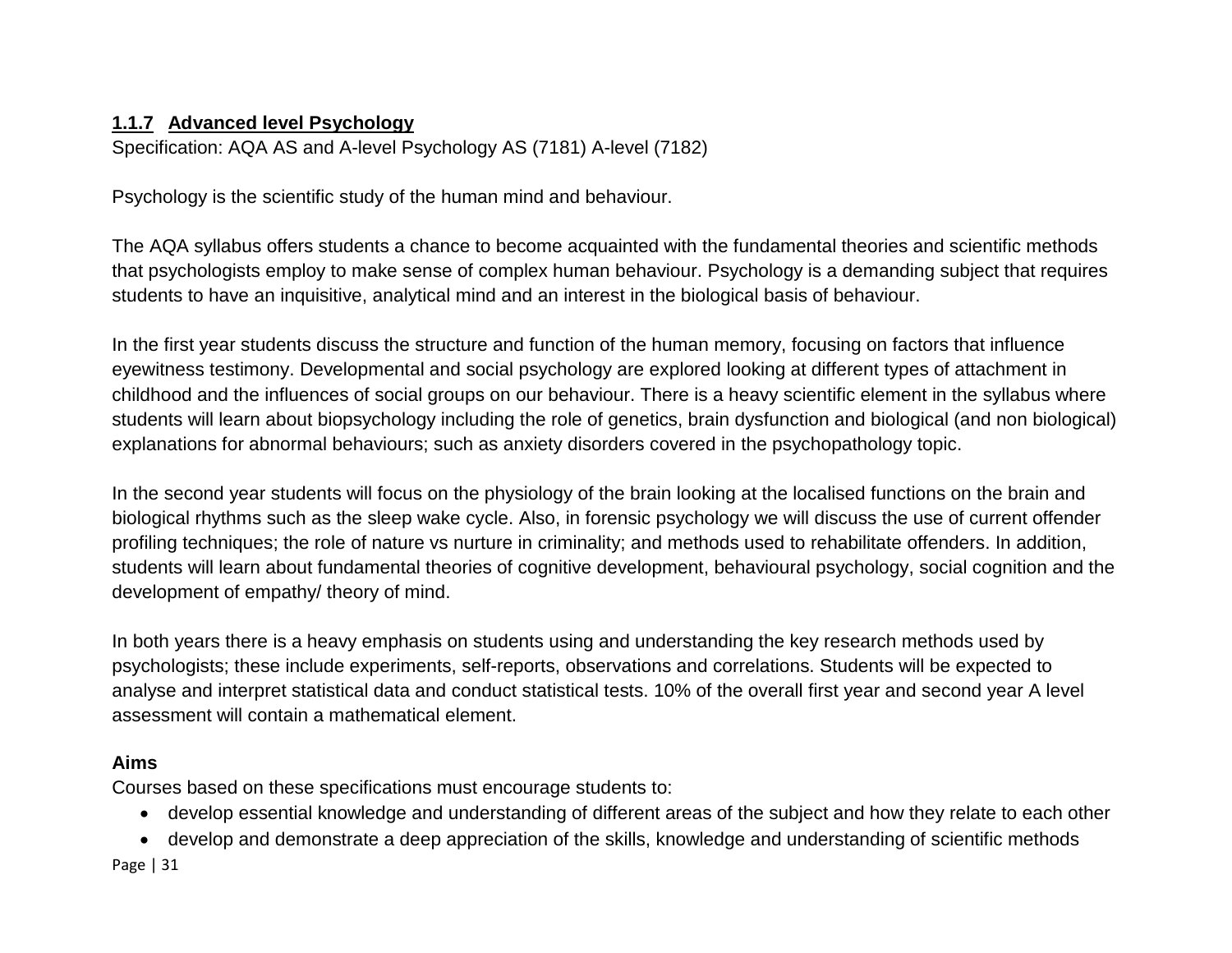- develop competence and confidence in a variety of practical, mathematical and problem-solving skills
- develop their interest in and enthusiasm for the subject, including developing an interest in further study and careers associated with the subject
- understand how society makes decisions about scientific issues and how the sciences contribute to the success of the economy and society.

#### **Assessment objectives**

Assessment objectives (AOs) are set by Ofqual and are the same across all AS and A-level Psychology specifications and all exam boards.

The exams will measure how students have achieved the following assessment objectives.

- AO1: Demonstrate knowledge and understanding of scientific ideas, processes, techniques and procedures.
- AO2: Apply knowledge and understanding of scientific ideas, processes, techniques and procedures:
- in a theoretical context
- in a practical context
- when handling qualitative data
- when handling quantitative data.
- AO3: Analyse, interpret and evaluate scientific information, ideas and evidence, including in relation to issues, to:
- make judgements and reach conclusions
- develop and refine practical design and procedures.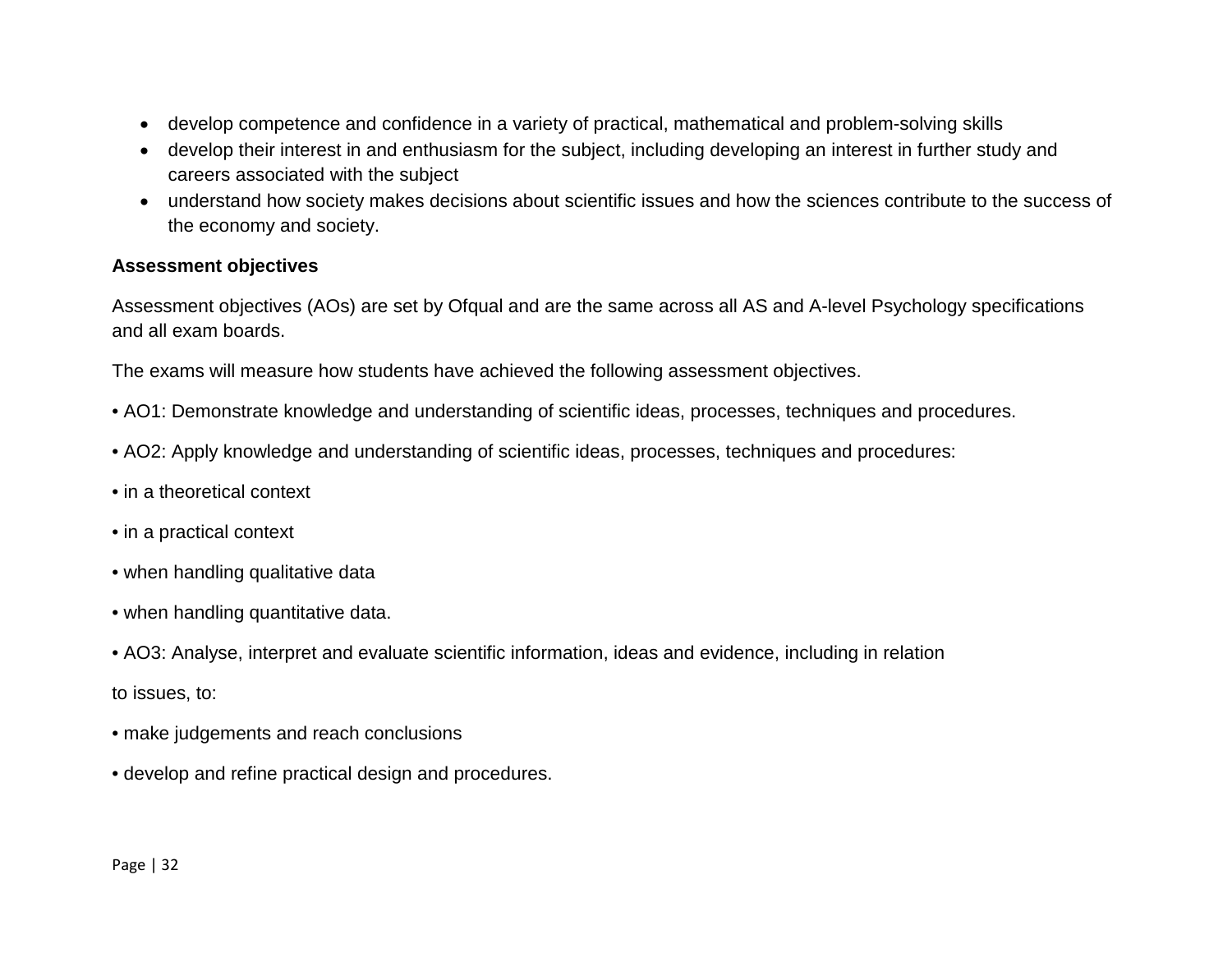**Weighting of assessment objectives for AS Psychology**

| <b>Assessment objectives (AOs)</b> | <b>Component weightings</b><br>(approx %) |            | <b>Overall weighting</b><br>(approx %) |  |
|------------------------------------|-------------------------------------------|------------|----------------------------------------|--|
|                                    | Paper 1                                   | Paper 2    |                                        |  |
| AO <sub>1</sub>                    | $19 - 22$                                 | $14 - 17$  | $ 35 - 37 $                            |  |
| AO <sub>2</sub>                    | $12 - 15$                                 | $ 18 - 21$ | $ 32 - 34 $                            |  |
| AO <sub>3</sub>                    | $15 - 18$                                 | $13 - 16$  | $ 30 - 32 $                            |  |
| Overall weighting of components    | 50                                        | 50         | 100                                    |  |

At least 10% of the overall assessment of psychology will contain mathematical skills equivalent to Level 2 or above.

At least 25 – 30% of the overall assessment will assess skills, knowledge and understanding in relation to research methods.

## **Weighting of assessment objectives for A-level Psychology**

| <b>Assessment objectives (AOs)</b> | <b>Component weightings</b><br>(approx %) |            |                    | <b>Overall weighting</b><br>(approx %) |  |
|------------------------------------|-------------------------------------------|------------|--------------------|----------------------------------------|--|
|                                    | Paper 1                                   | Paper 2    | Paper <sub>3</sub> |                                        |  |
| AO <sub>1</sub>                    | $11 - 14$                                 | $ 7 - 10 $ | $9 - 12$           | $30 - 33$                              |  |
| AO <sub>2</sub>                    | $6 - 9$                                   | $16 - 19$  | $5 - 8$            | $30 - 33$                              |  |
| AO <sub>3</sub>                    | $12 - 14$                                 | $7 - 9$    | $15 - 17$          | $36 - 38$                              |  |
| Overall weighting of components    | 33.3                                      | 33.3       | 33.3               | 100                                    |  |

At least 10% of the overall assessment of psychology will contain mathematical skills equivalent to Level 2 or above.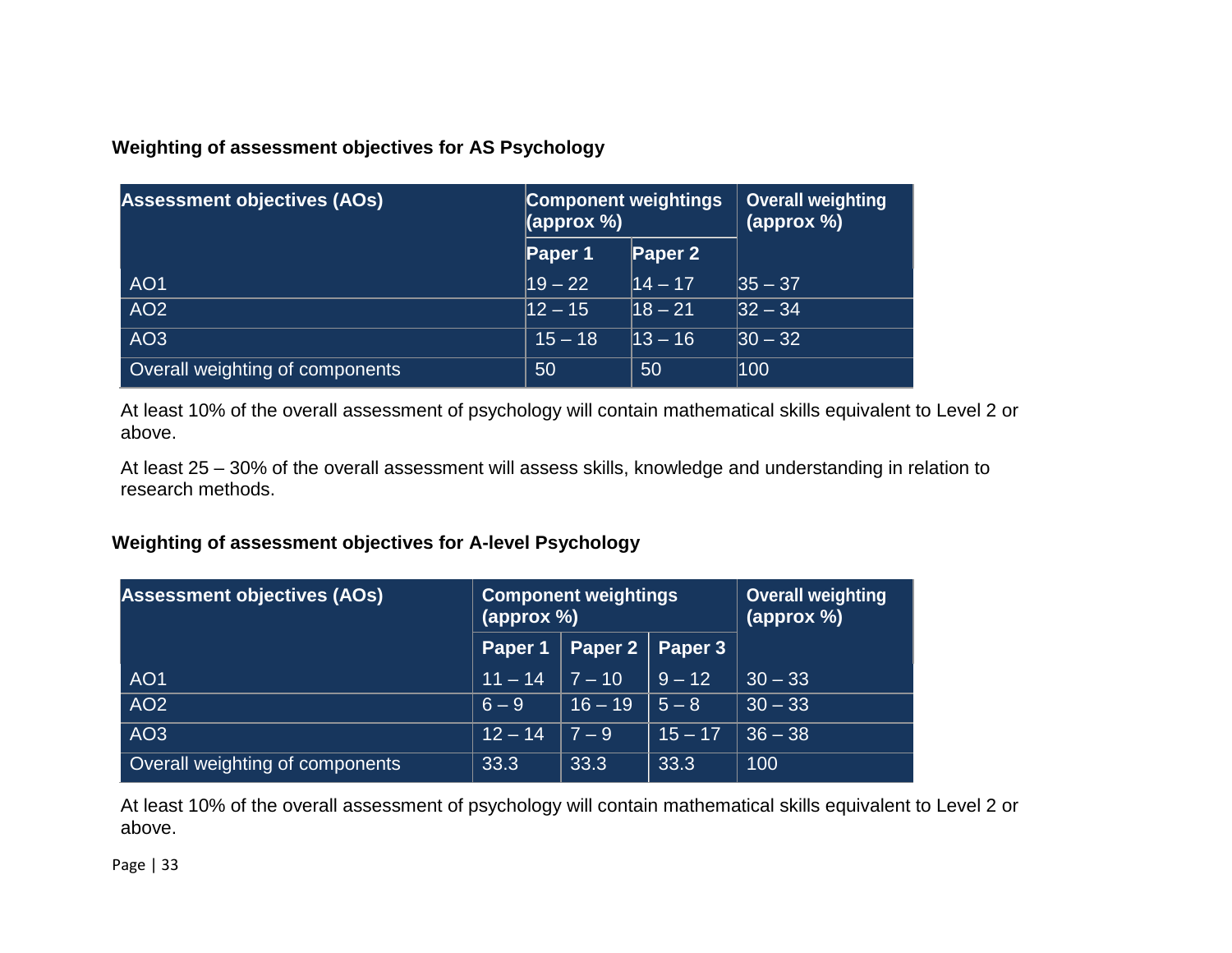At least 25 – 30% of the overall assessment will assess skills, knowledge and understanding in relation to research methods.

#### **1.1.8 Advanced level Computer Science**

Specification: AS and A Level OCR Computer Science H046/H446

Computer Science can be studied as a major subject those who wish to proceed and study this as their main degree course at the University. Further computer science can be studied as a secondary subject; will be an added advantage for Science and Engineering students.

Computer Science is a very broad area and it can lead to sophisticated specialisation such as, software engineering, hardware engineering, artificial Intelligence, robotics virtual reality, cybernetics, multimedia, games design, and apps design. Further the applications of Computers Science in the business such as Data analytics, Cloud computing etc.

The way computer power and the overall rapid development of its applications in the real world is phenomenal and any student studying this subject will be able to land in a highly paid lucrative job and they will be in big demand in the industry.

AT HIC we wish to provide our students the best possible opportunity to study computer Science and its applications in a conducive environment with all the latest facilities such as, Fiber optics broadband, latest computers with all the important software supported by our highly qualified and well experienced panel of teachers and lectures who have wealth of teaching and industry experience who can inspire and motivate students to achieve their best.

#### **Aims and learning outcomes**

The aims of this qualification are to enable learners to develop:

• an understanding of and ability to apply the fundamental principles and concepts of computer science including; abstraction, decomposition, logic, algorithms and data representation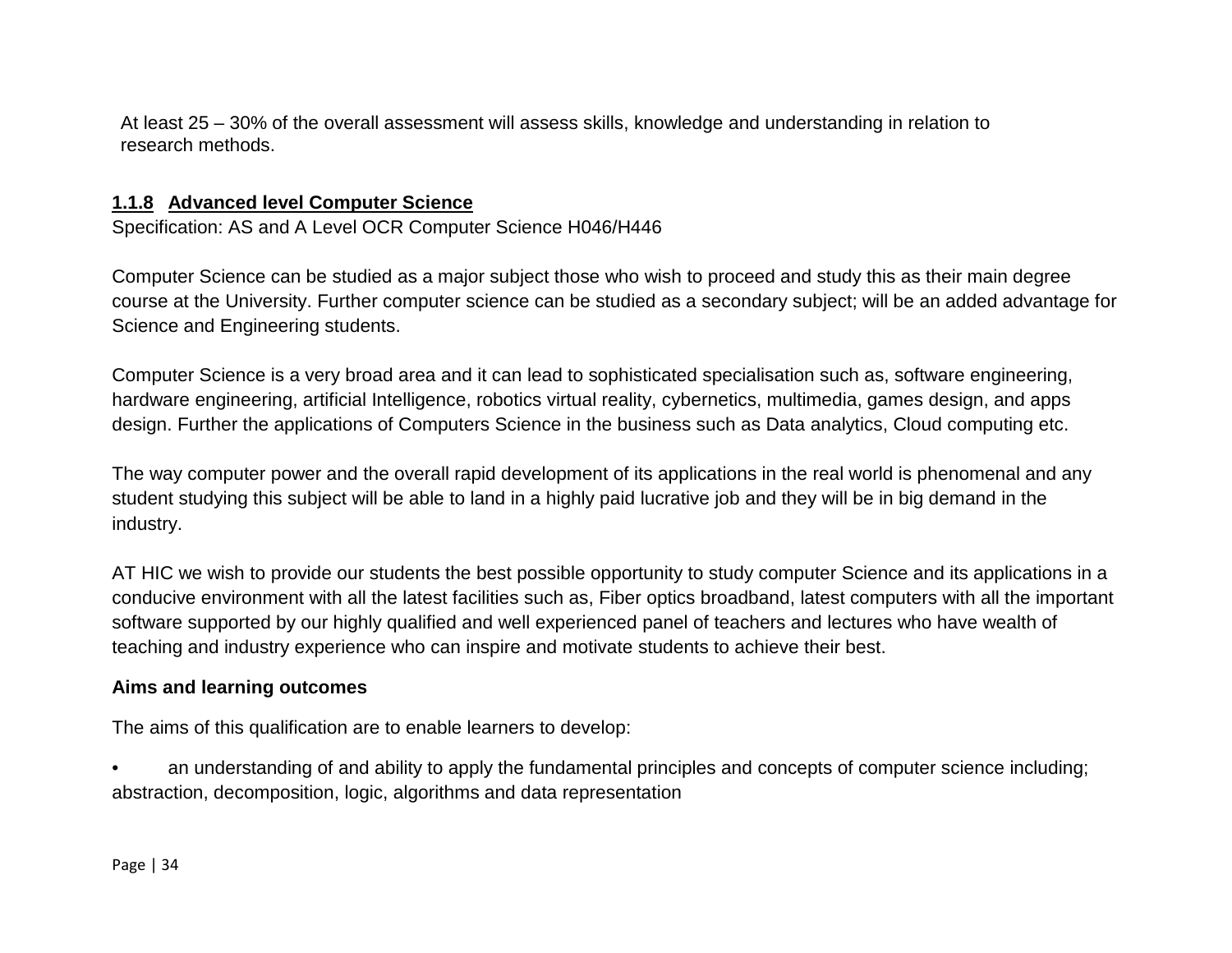- the ability to analyse problems in computational terms through practical experience of solving such problems including writing programs to do so
- the capacity for thinking creatively, innovatively, analytically, logically and critically
- the capacity to see relationships between different aspects of computer science
- mathematical skills

• the ability to articulate the individual (moral), social (ethical), legal and cultural opportunities and risks of digital technology.

#### **Assessment objectives (AO)**

There are three assessment objectives in OCR's A Level in Computer Science. These are detailed in the table below. Learners are expected to demonstrate their ability to:

|                 | <b>Assessment</b><br><b>Objectives</b>                                                                                                                             |
|-----------------|--------------------------------------------------------------------------------------------------------------------------------------------------------------------|
| <b>AO1</b>      | Demonstrate knowledge and understanding of the principles and concepts of<br>computer<br>science, including abstraction, logic, algorithms and data representation |
| <b>AO2</b>      | Apply knowledge and understanding of the principles and concepts of computer<br>science<br>including to analyse problems in computational terms                    |
| AO <sub>3</sub> | Design, program and evaluate computer systems that solve problems, making<br>reasoned<br>judgements about these and presenting conclusions                         |

**AO weightings in A Level in Computer Science:** The relationship between the assessment objectives and the components is shown in the following table: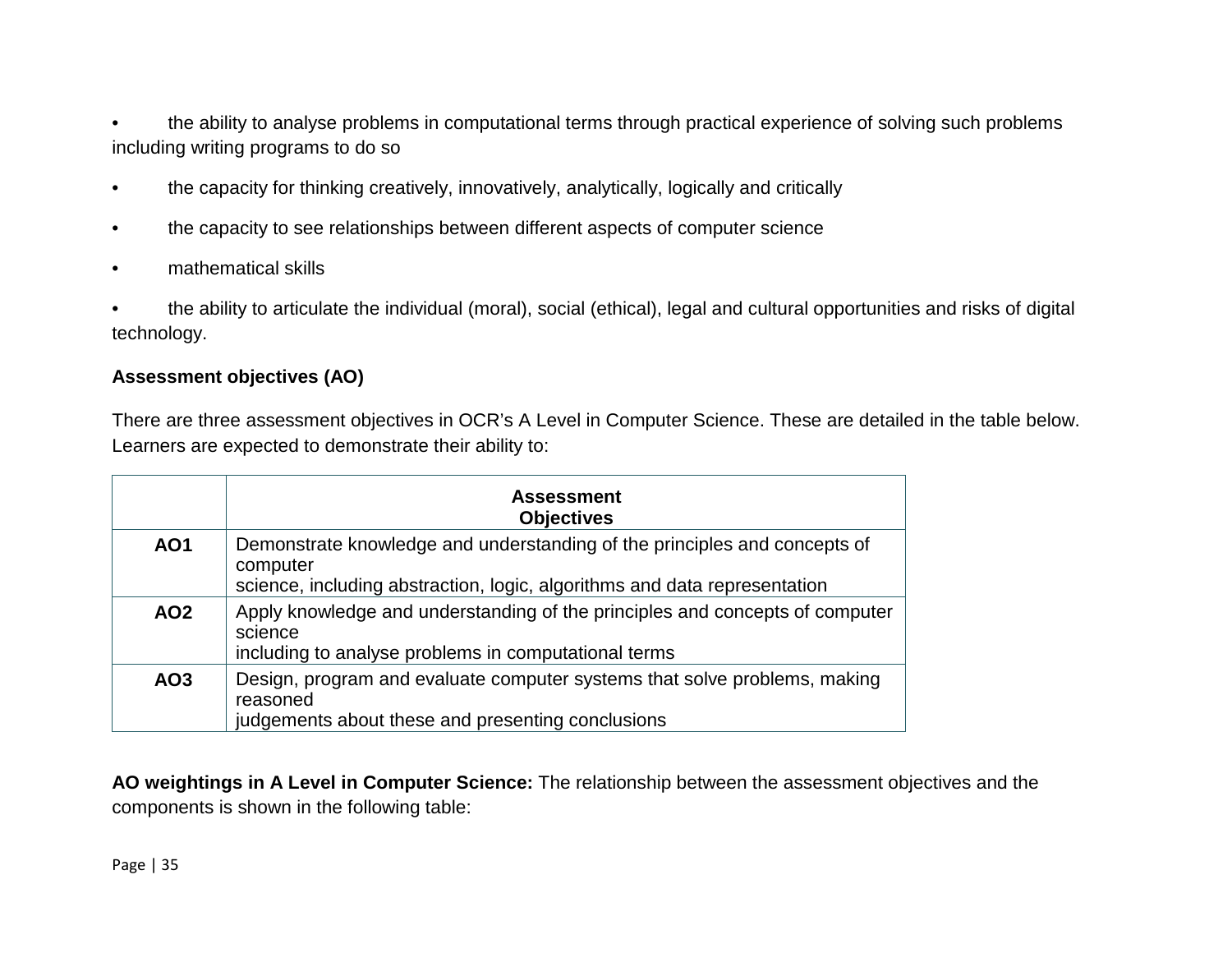| <b>Component</b>                         |       | % of A Level Computer Science (H446) |                 |              |  |  |
|------------------------------------------|-------|--------------------------------------|-----------------|--------------|--|--|
|                                          |       | AO <sub>2</sub>                      | AO <sub>3</sub> | <b>Total</b> |  |  |
| Computer systems (H446/01)               | $21*$ | $9*$                                 | $10*$           | 40           |  |  |
| Algorithms and programming (H446/02)     | $15*$ | $18*$                                | $7^*$           | 40           |  |  |
| Programming project (H446/03 or H446/04) | $0^*$ | $3^*$                                | $17*$           | 20           |  |  |
| <b>Total</b>                             | $35*$ | $30*$                                | $35*$           | 100          |  |  |

\* values rounded to the nearest whole %

## **1.1.9 Advanced level Government and Politics**

Specification: Pearson Edexcel Level 3 AS and A level GCE in Government and Politics 8GP01 and 9GP01

If you are interested in this subject chances are that you already know how important politics is in our society and how much our life is influenced by political decisions.

Studying the subject at Harrow Independent College will provide you with a wide and informed knowledge of the nature of politics and the relationship between political ideas, institutions and processes.

You will gain a critical awareness of the structures of authority and power within the political system of the UK and of other countries as well as of how influences and interests have an impact on political decisions. You will learn about the rights and responsibilities of individuals and groups and be able to understand the complexity of contemporary politics. An A Level in Government and Politics provides an excellent background for careers in law, business, civil service, media, NGOs, in the caring professions and in a range of management and business areas.

Over the two-year course you will study:

UK Politics – democracy and participation, political parties, electoral systems, voting behavior and themedia.

UK Government –the Constitution, Parliament, Prime Minister and Executive

Comparative and Global Politics, USA Government and political system, global governance, human rights and environmental politics.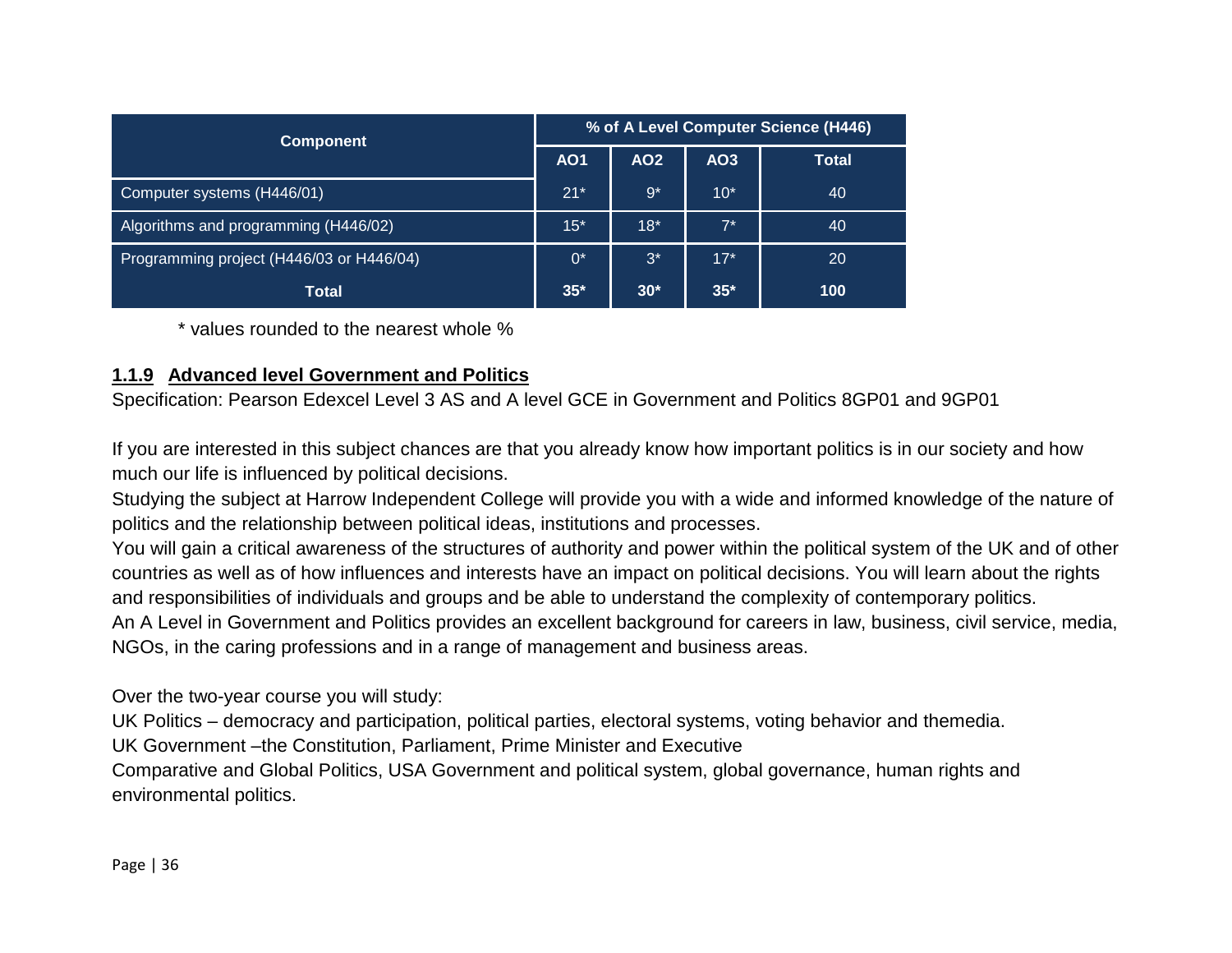# **Assessment objectives and weightings**

| <b>Assessment objectives and weightings</b>                                                                                                                                                          |         | $%$ in A2 | % in GCE |
|------------------------------------------------------------------------------------------------------------------------------------------------------------------------------------------------------|---------|-----------|----------|
| knowledge and<br>understanding<br>Demonstrate<br>. of<br>relevant institutions, processes, political concepts,<br>theories and debates.                                                              | 50%     | 30%       | 40%      |
| Analyse and evaluate political information, arguments and<br>explanations, and identify parallels, connections, similarities<br>and differences between aspects of the political systems<br>studied. | 30%     | 50%       | 40%      |
| Construct and communicate coherent arguments making<br>use of a range of appropriate political vocabulary.                                                                                           | 20%     | 20%       | 20%      |
| TOTAL                                                                                                                                                                                                | $100\%$ | 100%      | 100%     |

# **Relationship of assessment objectives to units**

| Unit number                   | <b>Assessment objective</b> |       |                 |                               |  |
|-------------------------------|-----------------------------|-------|-----------------|-------------------------------|--|
|                               | <b>AO1</b>                  | AO2   | AO <sub>3</sub> | Total for AO1,<br>AO2 and AO3 |  |
| Unit 1                        | 12.5%                       | 7.5%  | 5%              | 25%                           |  |
| Unit 2                        | 12.5%                       | 7.5%  | 5%              | 25%                           |  |
| Unit 3                        | 7.5%                        | 12.5% | 5%              | 25%                           |  |
| Unit 4                        | 7.5%                        | 12.5% | 5%              | 25%                           |  |
| <b>Total for Advanced GCE</b> | 40%                         | 40%   | 20%             | 100%                          |  |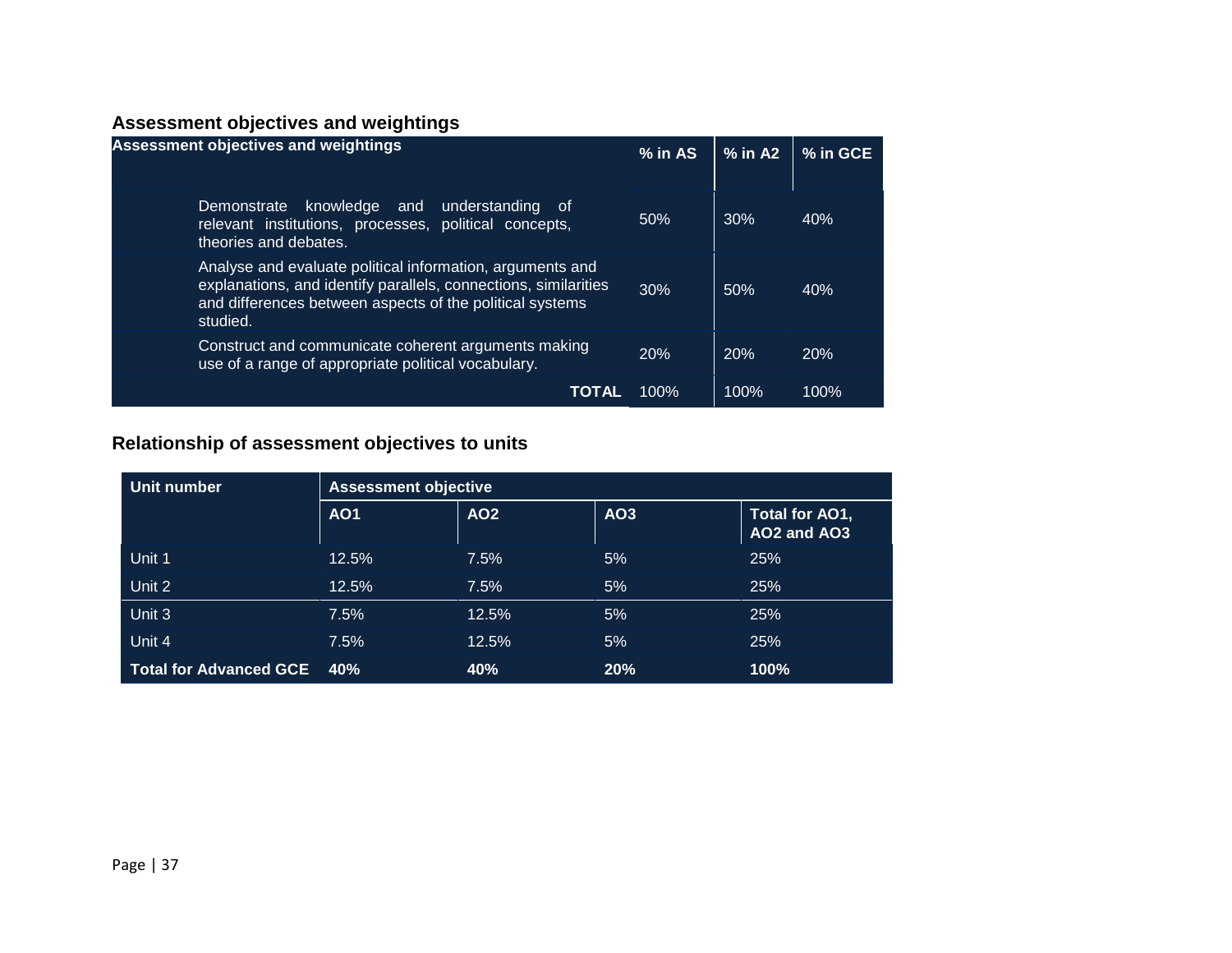# **1.1.10 Advanced level English Language and Literature**

Specification: Pearson Edexcel Level 3 Advanced GCE in English Language and Literature (9EL0)

Studying the combined English Language and Literature at A Levels provides ample opportunities to develop knowledge, skills and understanding and manipulating language that are useful across the spectrum of studies both at A Level and beyond.

These valuable skills provide a strong foundation for wider scope of academic study as well as its application and use in the industry. Students have the opportunity to engage creatively and independently with a wide range of spoken, written as well engage in meaningful discussions and debates. This allows considerable freedom in study and the opportunity to create a portfolio of creative responses. Students will also explore contemporary social, historical and cultural issues through the study of a range of contemporary and early texts.

A wide range of career choices are available as a result of studying this subject.

It develops higher communication skills and an ability to apply linguistic and literary critical concepts. English Language and Literature can be studied separately or as a single subject in higher education or can be combined with a range of other subjects. With the right combination of subjects, this course will lead the students into the academic field of linguistics, or a career in journalism, publishing, creative and media careers, advertising, broadcasting, or communications, Public Relations, Copywriting, Speech and Language Therapy, Publishing, Advertising, Editorial Work, Script Writing and many others.

# **Qualification aims and objectives**

The aims and objectives of the Pearson Edexcel Level 3 Advanced GCE in English Language and Literature are to enable students to:

- develop and apply their knowledge of literary analysis and evaluation
- develop and apply their understanding of the concepts and methods appropriate for the analysis and study of language
- use linguistic and literary approaches in their reading and interpretation of texts, showing how the two disciplines can relate to each other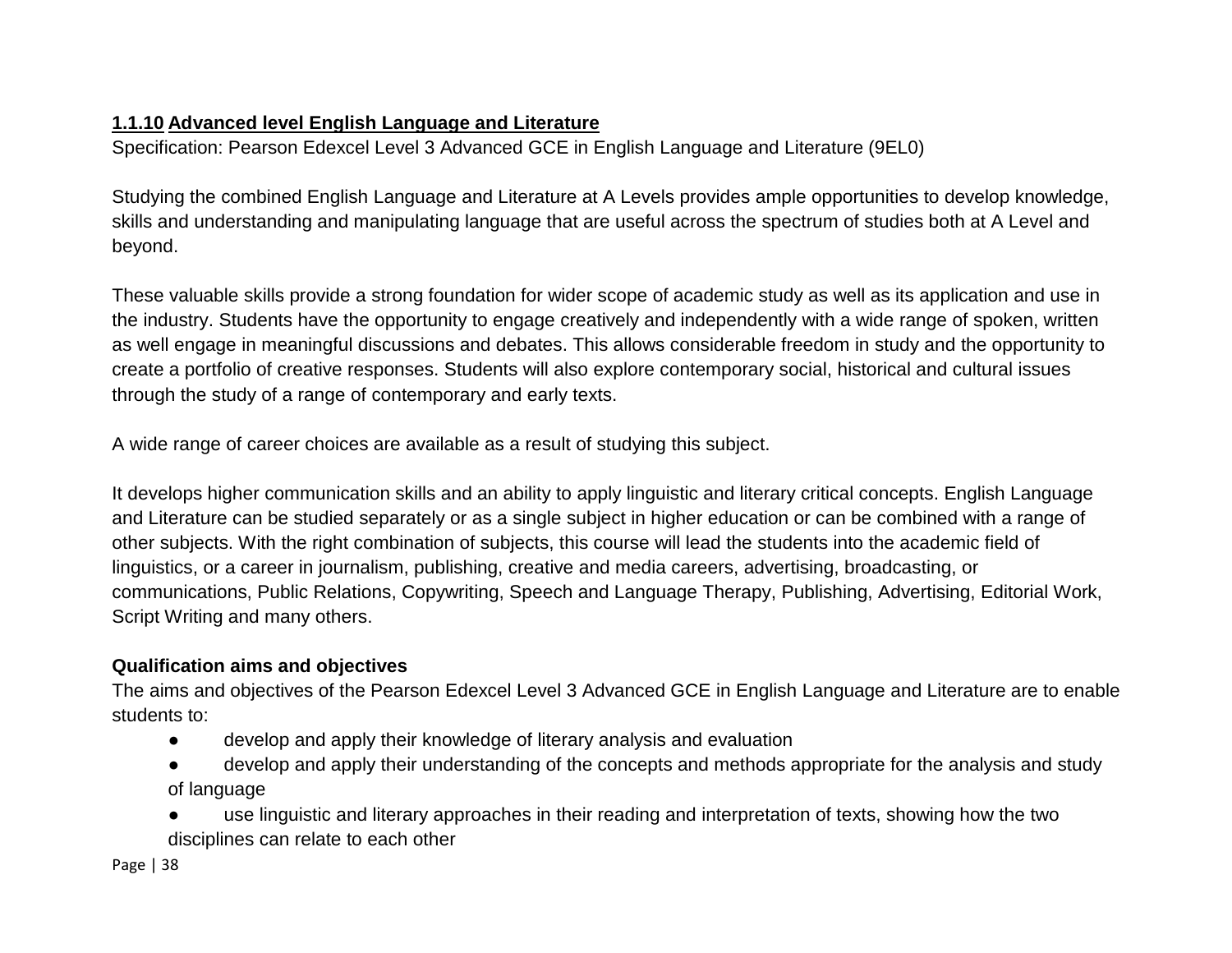- engage creatively and critically with a wide range of texts
- explore the ways in which texts relate to each other and the contexts in which they are produced and received
- develop their skills as producers and interpreters of language
- undertake independent and sustained studies to develop their skills as producers and interpreters of language.

# **Assessment Objectives and weightings**

| <b>Students must:</b> |                                                                                                                                                             | $%$ in<br><b>GCE</b> |
|-----------------------|-------------------------------------------------------------------------------------------------------------------------------------------------------------|----------------------|
| AO <sub>1</sub>       | Apply concepts and methods from integrated linguistic and literary<br>study as appropriate, using associated terminology and coherent<br>written expression | 25                   |
| AO <sub>2</sub>       | Analyse ways in which meanings are shaped in texts                                                                                                          | 25                   |
| AO3                   | Demonstrate understanding of the significance and influence of the<br>contexts in which texts are produced and received                                     | 25                   |
| AO4                   | Explore connections across texts, informed by linguistic and literary<br>concepts and methods                                                               | 13                   |
| AO <sub>5</sub>       | Demonstrate expertise and creativity in the use of English to<br>communicate in different ways                                                              |                      |
|                       | Note: this Assessment Objective must be targeted with at least one<br>of AO2, AO3, or AO4, either in the same task or in two or more linked<br>tasks.       | $12 \overline{ }$    |
|                       | <b>Total</b>                                                                                                                                                | 100%                 |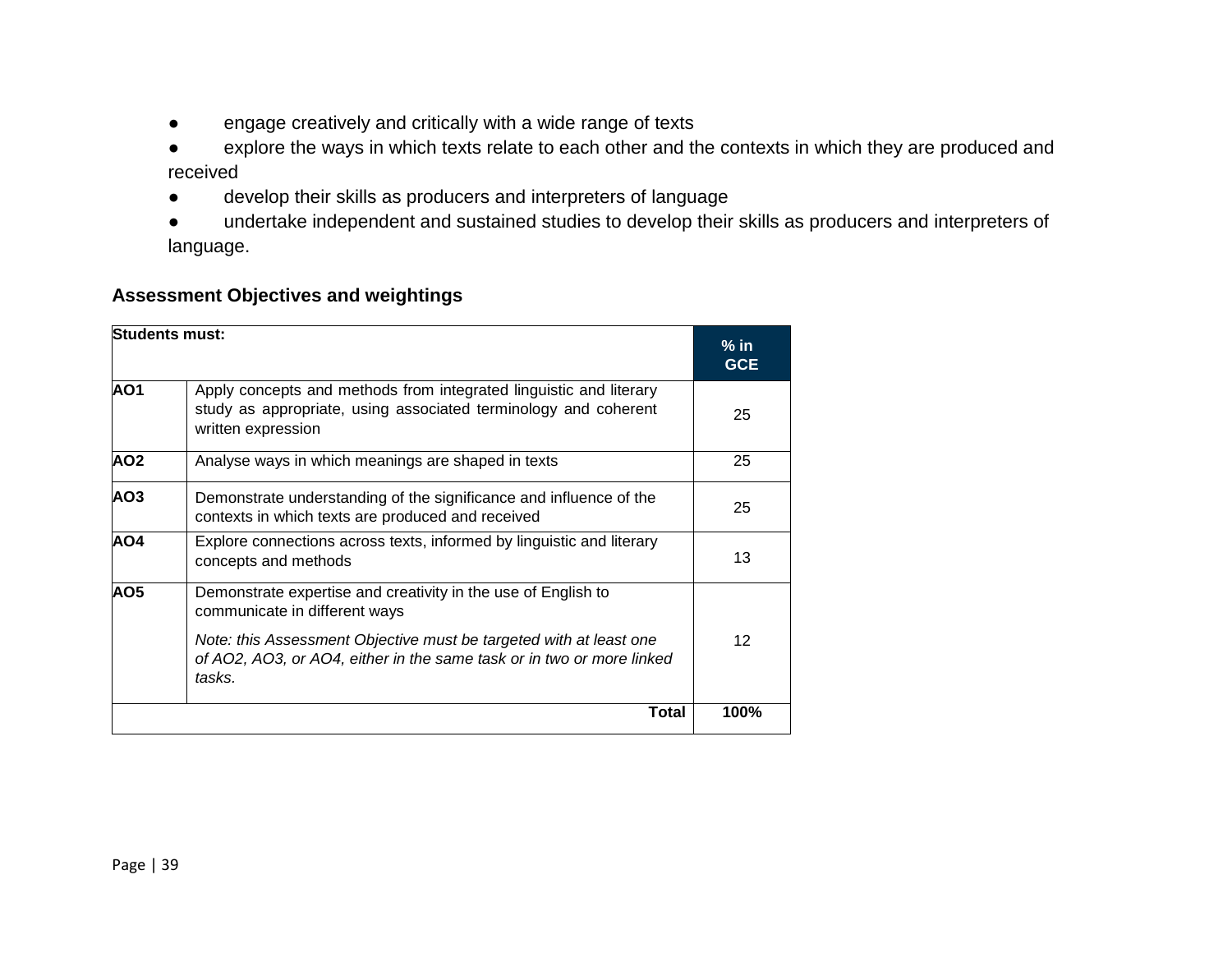# **1.1.10 Additional Academic Support**

HIC will continue to regularly invite speakers and guests who provide additional 'taster' sessions to consolidate enthusiasm and foster interest. In addition educational and expert professionals are invited to lead special workshops regarding student higher education and careers options. HIC tutors also offer regular after-school support sessions.

As more subjects are added to the portfolio, HIC will increase its additional academic support activities, both in number and in areas on offer.

Furthermore, each student, upon commencement at HIC is assigned an academic tutor. HIC tutors are selected on the grounds of their suitability and experience in guiding students in their future study and career path.

# **1.1.11 Assessment, Learning Objectives and Quality Monitoring**

As well as formative assessment, HIC uses summative methods to record and monitor student progress. Academic tutors make notes on individual student progress and these are placed in a file for analysis for various individual and group purposes. The balance of every programme is examined in terms of the formative vs. summative mix to ensure that the evaluative progression mechanism is both practical and efficacious.

HIC's Assessment Policy is in practice a blend of deterministic quantitative performance (e.g. class tests) and qualitative collaborated data (e.g. tutorial notes). Regular monitoring of progress as well as personal student goals (e.g. change of career path sought) is achieved formally through normal channels of reportage both internally and to other stakeholders including parents. Each student has a fortnightly tutorial where a form is completed. In addition the student receives twice a term a formal report on their progress, with their parents being sent a single comprehensive report at the end of each term. However the value of more informal communication, such as a tangential discussion taking place in a formal class cannot be underestimated as it may prove vital in releasing the individual student's potential and achieving their goals.

Each section of every programme is given learning objectives to indicate the student-centred aim. These are used by the academic team as a basis for evaluative comments in the record of the relevant student. The data from the set of student academic files can be used to highlight any wider problem with delivery of material and suitable corrective action taken. In addition, other quality monitoring procedures are provided by various other regularly recorded documents including: class feedback from students; programme committee meeting minutes; personal academic and tutorial notes; performance indicators such as local HIC assessment and national exam results. In addition the set of individual Staff Development